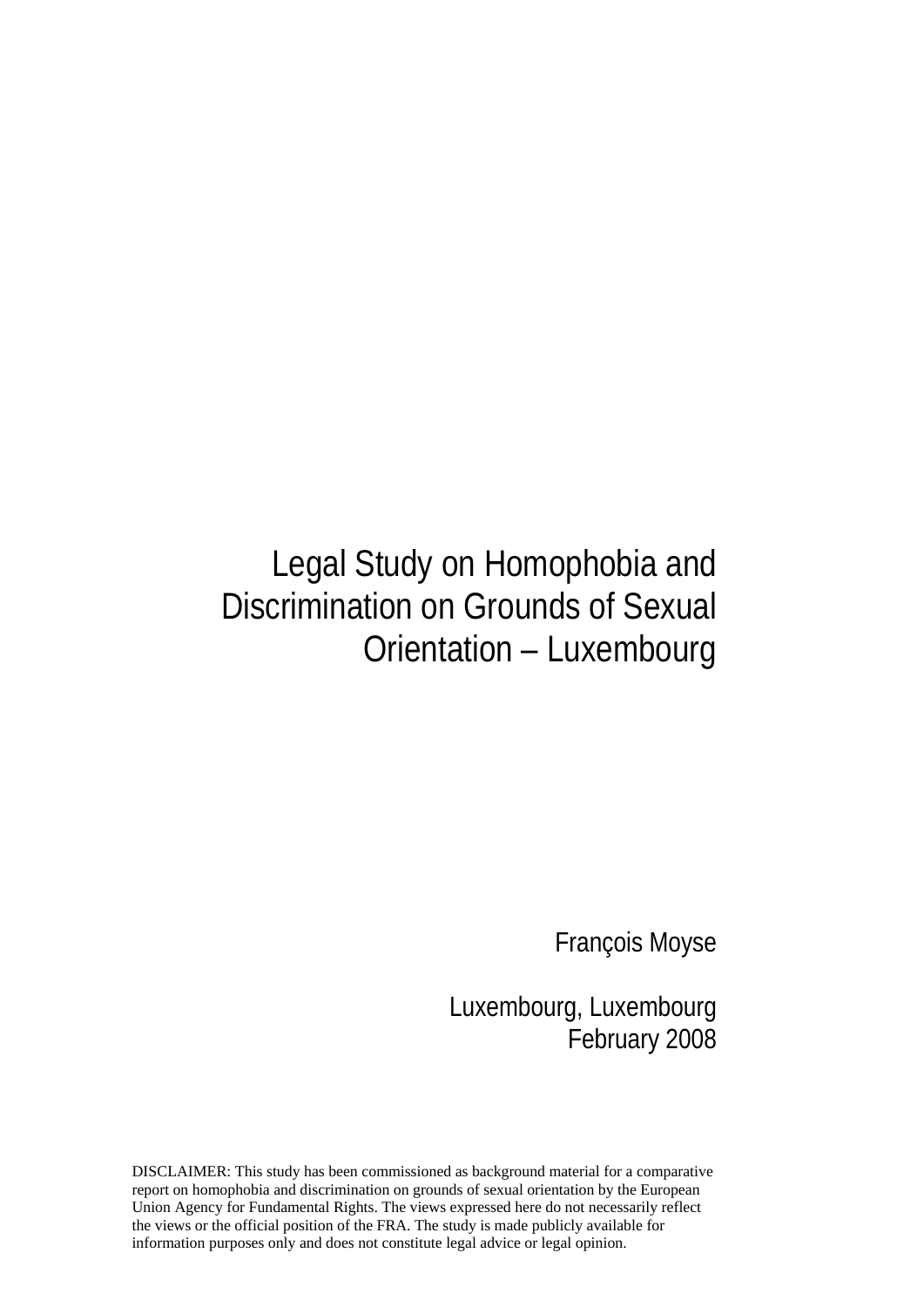# Contents

| A.        |  |  |
|-----------|--|--|
| <b>B.</b> |  |  |
| C.        |  |  |
| D.        |  |  |
| Е.        |  |  |
| F.        |  |  |
| G.        |  |  |
| Н.        |  |  |
| I.        |  |  |
|           |  |  |
|           |  |  |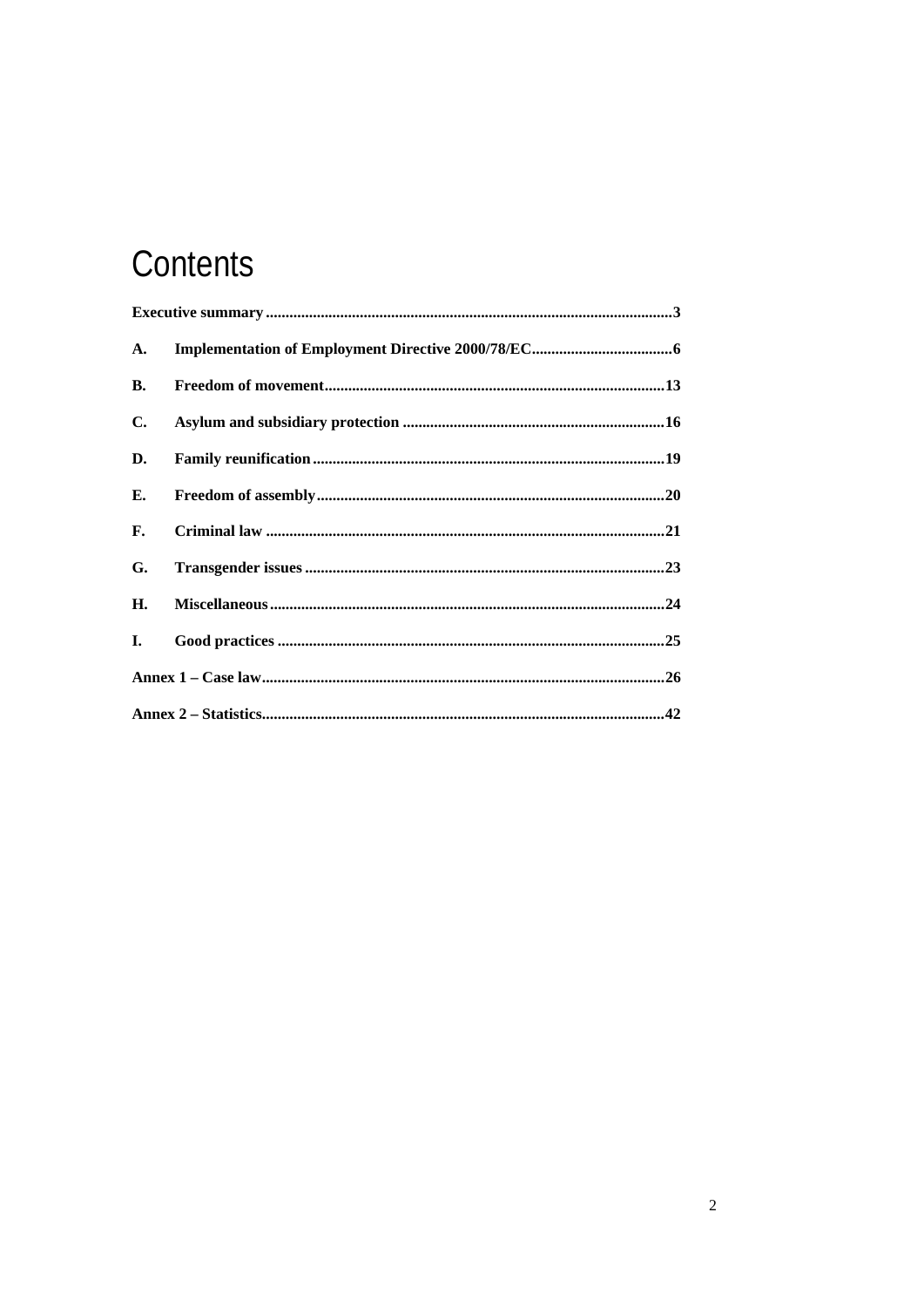### Executive summary

### Implementation of Employment Directive 2000/78/EC

[1]. The Employment Directive was transposed into the Luxembourg Law of 28 November 2006 on equal treatment (the  $\text{``Law''}$ ).<sup>1</sup> It introduced the notions of direct and direct discrimination, as well as that of harassment with respect to sexual orientation into Luxembourg law. The Law amends the Labour and Criminal Codes, following very closely the provisions of the Employment Directive. By transposing both the Employment Directive and the Racial Equality Directive in the same piece of legislation, the Law broadens the Employment Directive's material scope of application.

### Freedom of movement

[2]. Directive 2004/38/EC will be effectively transposed into Luxembourg Law once the draft bill on the free movement of citizens and immigration is passed and enters into effect. In the meantime, Luxembourg uses the Grand-Ducal Regulation of 28 March 1972, related to conditions of entry and stay of certain categories of foreigners which are the subject of international agreements, as last amended on 21 December 2007, to regulate the freedom of movement of EU Member State citizens and third-country nationals (the 'Temporary Regulation').<sup>2</sup> However, the Temporary Regulation's provisions are limiting in that they make no allowance for family reunification rights of same-sex partners originating from countries that do not recognize any civil union or registered partnership, and thus there is no legal mechanism for a same-sex couple to otherwise substantiate a long-standing relationship. Also, because the Temporary Regulation does not apply to Luxembourg citizens, a reverse-discrimination situation has developed.

### Asylum and subsidiary protection

1

[3]. Luxembourg's law of 5 May 2006 on the right to asylum and complementary forms of protection, as amended (the 'Asylum Law'), provides for the granting of refugee

<sup>1</sup> Luxembourg/*Loi du 28 novembre 2006 sur l'égalité de traitement* (28.11.2006).<br><sup>2</sup> Luxembourg/*Règlement* grand ducel du 28 mars 1972 relatif aux conditions d'a

Luxembourg/*Règlement grand ducal du 28 mars 1972 relatif aux conditions d'entrée et de séjour de certaines catégories d'étrangers faisant l'objet de conventions internationales* (RGD 28.03.1972), as last amended on 21 December 2007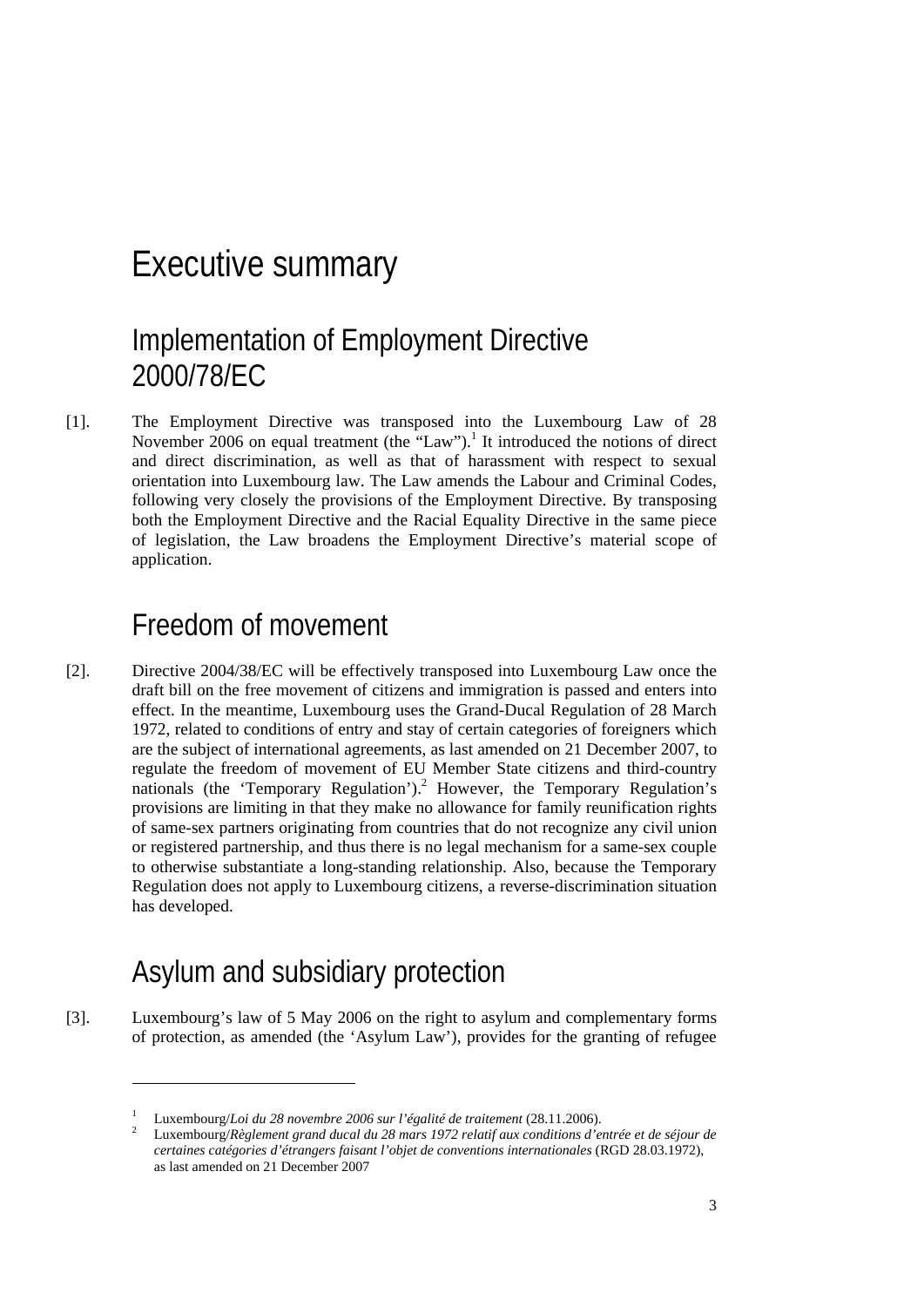status to any third-country national or stateless person.<sup>3</sup> Under the Asylum Law, persecution on the grounds of sexual orientation may in theory lead Luxembourg to grant asylum. Moreover, the Luxembourg legal system appears to accept LGBT persons as family members in the context of asylum and/or subsidiary protection because the Asylum Law defines as a family member the unmarried partner of the beneficiary of international protection when that partner is engaged in a shared community of life (*vie commune*) recognized by the country of origin of one of the partners. But the Asylum Law as it is drafted does not allow for the fact that some countries do not recognize any civil union or registered partnership, thus the couple would not be in a position to substantiate any long-standing officially recognized relationship.

### Family reunification

[4]. Until Luxembourg's law on the free movement of people and immigration enters into force, the principle of family reunification in Luxembourg is governed by the Temporary Regulation, which is to be interpreted in conformity with the Council Directive 2003/86/EC of 22 September 2003, given that the Member States were to transpose the directive into national law by 3 October 2005. Family reunification suffers from the same issues with respect to the definition of family member and partner as does the applicable legislation for freedom of movement and international protection.

### Freedom of assembly

[5]. Article 25 of the Luxembourg Constitution guarantees the right to peaceful, unarmed assembly that respects the laws governing the exercise of that right without being subject to prior authorisation. However, the constitutional provision does not apply to outdoor, political, religious or other gatherings. Those gatherings remain entirely subject to the laws and regulations adopted under the police powers of the State.<sup>4</sup> The Luxembourg LGBT community has had no problems obtaining the necessary governmental authorisations for those uses of public space.

### Hate speech and criminal law

1

[6]. Luxembourg's Criminal Code provides for sanctions for inciting discrimination, hate or violence against a natural or legal person or a group or community of persons, on

<sup>3</sup> Luxembourg/*Loi du 5 mai relative ua droit d'asile et à des formes complémentaires de protection* (05.05.2006), as last amended on 17.07.2007. 4

Luxembourg/*Constitution du Grand-Duché du Luxembourg, texte à jour au 1er septembre 2006, Service Central de Législation, Art. 25 (*01.09.2006)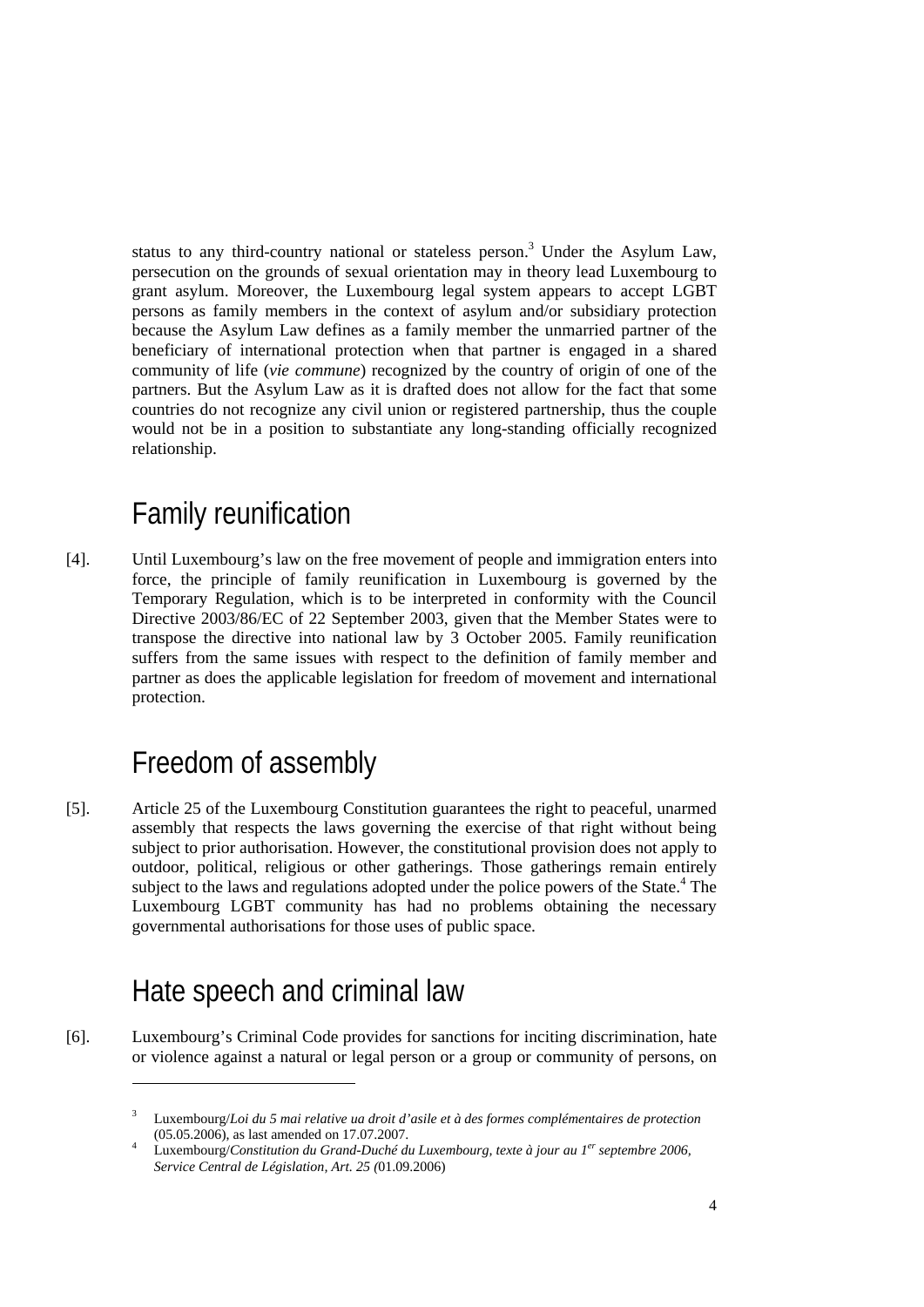the basis of their sexual orientation. The law neither specifically includes nor excludes homophobic hate crimes, thus the issue would be left to the court's interpretation.

### Transgender issues

[7]. Transgender issues are not specifically mentioned under Luxembourg law. If they are interpreted to be included in the Employment Directive's broad definition of sexual orientation as implemented in Luxembourg legislation, they would effectively be dealt with. If not, then only the criminal law provisions would apply, as transgender individuals would be considered as belonging to a particular social group. There are no legal provisions specifically addressing the change of name or sex with the Luxembourg Civil Status and Population Administration (*Etat civil et population du Luxembourg*) following an individual's gender reassignment surgery.

### **Miscellaneous**

[8]. Newly-proposed legislation indicates a strong policy in Luxembourg to include LGBT individuals, and particularly non-Luxembourg nationals that are members of the LGBT community. Yet, the LGBT community is still concerned with having rights equal to those of heterosexuals. Those rights would best be given if same-sex marriage were authorized in Luxembourg, and if joint adoption by the two same-sex spouses were authorized.

### Good practices

[9]. While some work environments are adopting practices that include the LGBT community, the extent to which those practices will actually be carried out remains to be seen.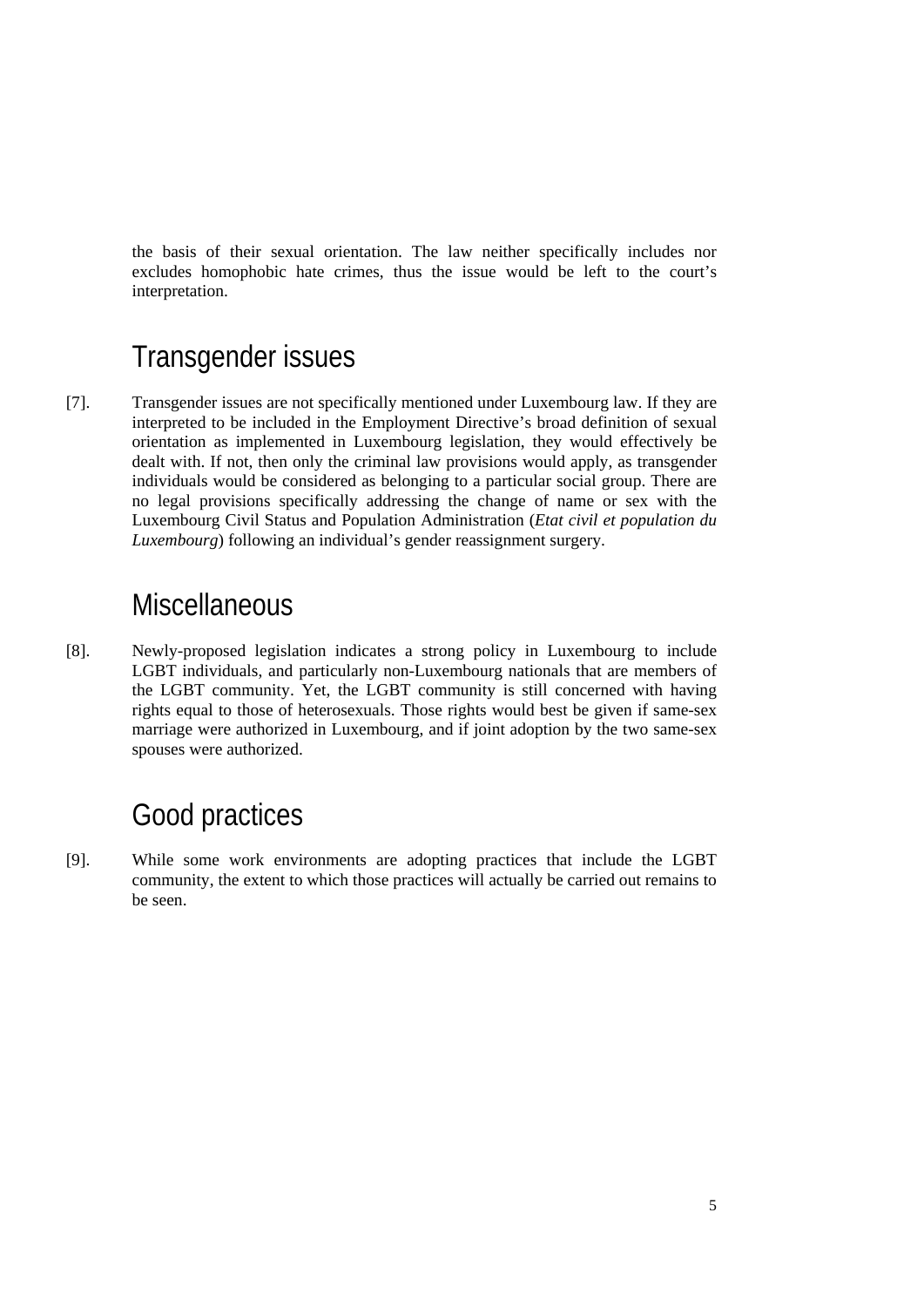## A. Implementation of Employment Directive 2000/78/EC

- [10]. The Employment Directive was transposed into the Luxembourg Law of 28 November 2006 on equal treatment (the "Law").<sup>5</sup> The Law's definitions of direct and indirect discrimination includes all of the elements in the definitions of the concept given in the Employment Directive, in particular less favourable treatment because of an individual's sexual orientation as grounds for a finding of direct or indirect discrimination. Under the Law, harassment related to an individual's sexual orientation that has the effect of undermining the dignity of the individual and creates an intimidating, hostile, degrading, humiliating or offensive environment, is also considered a form of discrimination. Moreover, any behaviour that consists of ordering or enjoining any other person to discriminate against someone else on the grounds of sexual orientation is itself considered discrimination.
- [11]. The notions of direct and indirect discrimination, as well as that of harassment in a sense broader than that traditionally used in the sexual harassment context were not integrated into Luxembourg law prior to the passage of the Law.<sup>6</sup>
- [12]. Retaliation for any form of protest against discriminatory treatment on the grounds of sexual orientation, including the bringing of legal action to enforce equal treatment or any testimony on unequal treatment related to sexual orientation, is prohibited. In particular, any firing of personnel in relation to the above is null and void under the Labour Code.
- [13]. Likewise, any provision in a contract or agreement that contravenes the equal treatment principle as defined in the Law is deemed null and void. This includes provisions in internal company, non-profit association, self-employed individual, worker or employee organisation regulations.
- [14]. The Law amends the Labour Code by providing it with a new Title V entitled 'Equal Treatment in Employment and Occupation' that includes the definitions of direct and indirect discrimination based on sexual discrimination, as well as the provisions prohibiting harassment or the ordering of someone to discriminate based on sexual orientation. The provisions apply to all salaried employees as defined in Title II, Book I, of the Labour Code in all areas of employment set forth in the Employment Directive, and include the defence of rights provisions, with specific provisions applicable to unions. The appropriate Labour and Mine Inspection Authority (*Inspection du Travail et des Mines*) is charged with the application of the Law's

<sup>5</sup> Luxembourg/*Loi du 28 novembre 2006 sur l'égalité de traitement* (28.11.2006).

Government Commission for Foreigners (2005) *Discrimination at work*, *Summarised version*, pp. 6- 7, available at http://www.cge.etat.lu/ (5 February 2007).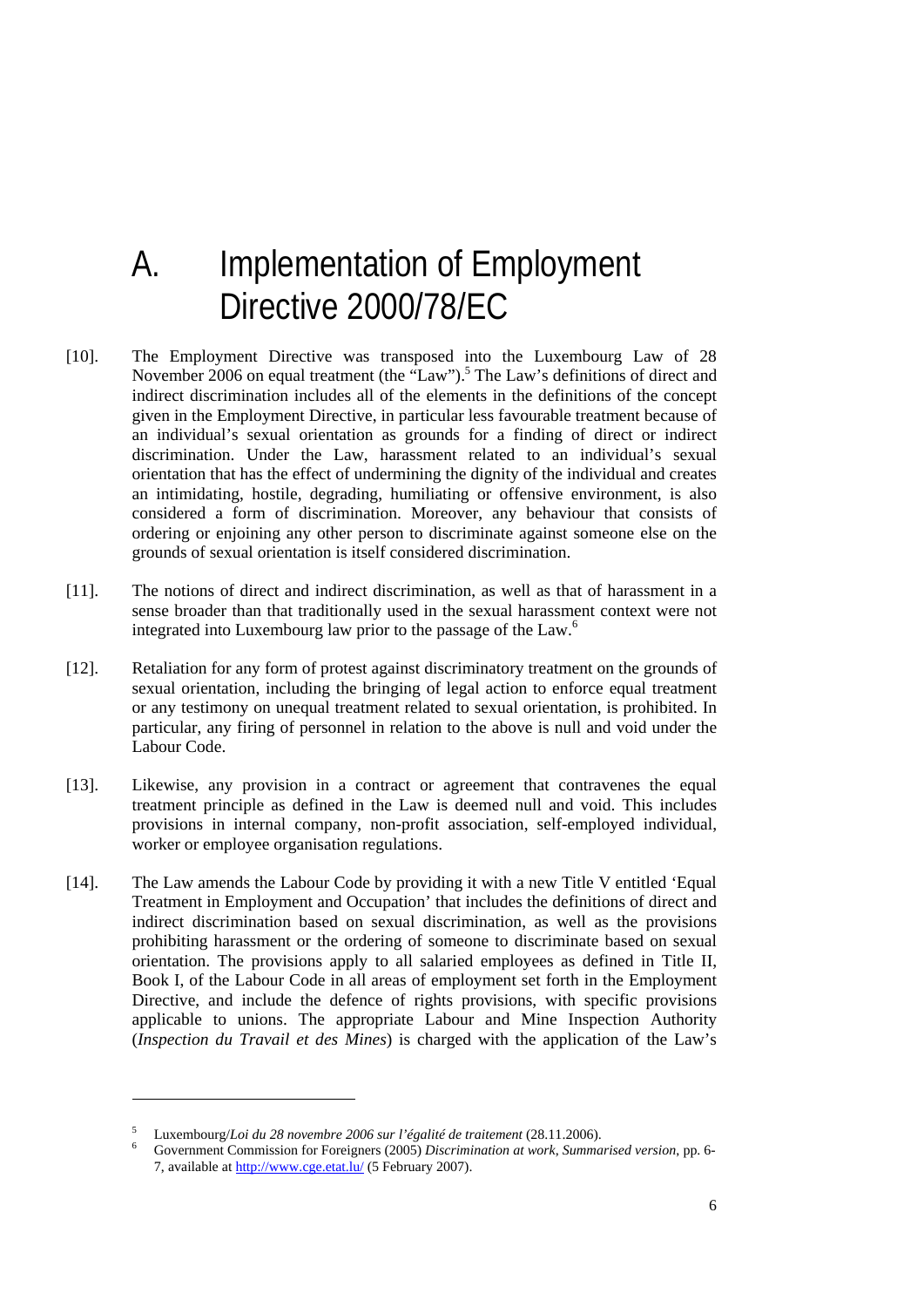provisions, including those related to the exceptions, dismissals and labour contract terminations.

- [15]. The Labour Code amendments also contain the exception to the equal treatment principle whereby a difference of treatment based on sexual orientation will not constitute discrimination when, for reasons of the exercise of a professional activity, or related conditions, the characteristic in question is a genuine and determining professional requirement, and to the extent that the objective is legitimate, and the necessity of the requirement proportional to the degree in which the particular characteristic is necessary to the profession.
- [16]. The Law amends the Criminal Code to include the definition of discrimination on the basis of sexual orientation as a distinction made between natural persons, and any distinction made between legal persons, groups or communities of persons on the basis of sexual orientation. The Law also includes sanctions of imprisonment of eight (8) days to two (2) years, and a fine of 251 EUR to 25,000 EUR, for any discrimination against a natural or legal person, or a group or community of persons, when that discrimination affects a person's access to employment, vocational training, employment conditions, and affiliation with or membership in a worker or employers organisation.
- [17]. There has been virtually no implementation of the Law thus there is no case law issued from, or any currently before, the Luxembourg courts as a result of the Law at this time. Our search of JurisEDIT, the Luxembourg multijurisdictional case law database revealed no cases.<sup>7</sup>
- [18]. There are two main gaps in the Law. First, the Law does not specify the period for which the judicial/administrative procedures for the enforcement of obligations under the Directive 'are available to all persons who consider themselves wronged by failure to apply the principle of equal treatment to them'. The Employment Directive provides that such period shall continue 'even after the relationship in which the discrimination is alleged to have occurred has ended'.<sup>8</sup> And second, the Law does not include specific measures for engaging in social dialogue and dialogue with nongovernmental organizations.
- [19]. The complaints procedure includes two possible means of resolving the dispute. The first is through a friendly settlement procedure that includes all means of alternative dispute resolution, and the second is through litigation.

<sup>7</sup> Search performed on 04.04.2008, using the following search terms: 'discrimination', 'equal treatment', 'homosexual' and 'sexual orientation'.

Under the Luxembourg Labour Code, the statute of limitations for bringing a court action for unfair employment contract termination is three months, unless the employee has requested a written explanation of the termination from the employer within one month of the duly received termination notice. If the employee requests the explanation within one month, the statute of limitations is one year. Luxembourg/*Code du Travail* – 2008, Art. L- 124-11(2) (05.02.2008). For all other matters, the common law statute of limitations of 30 years would apply.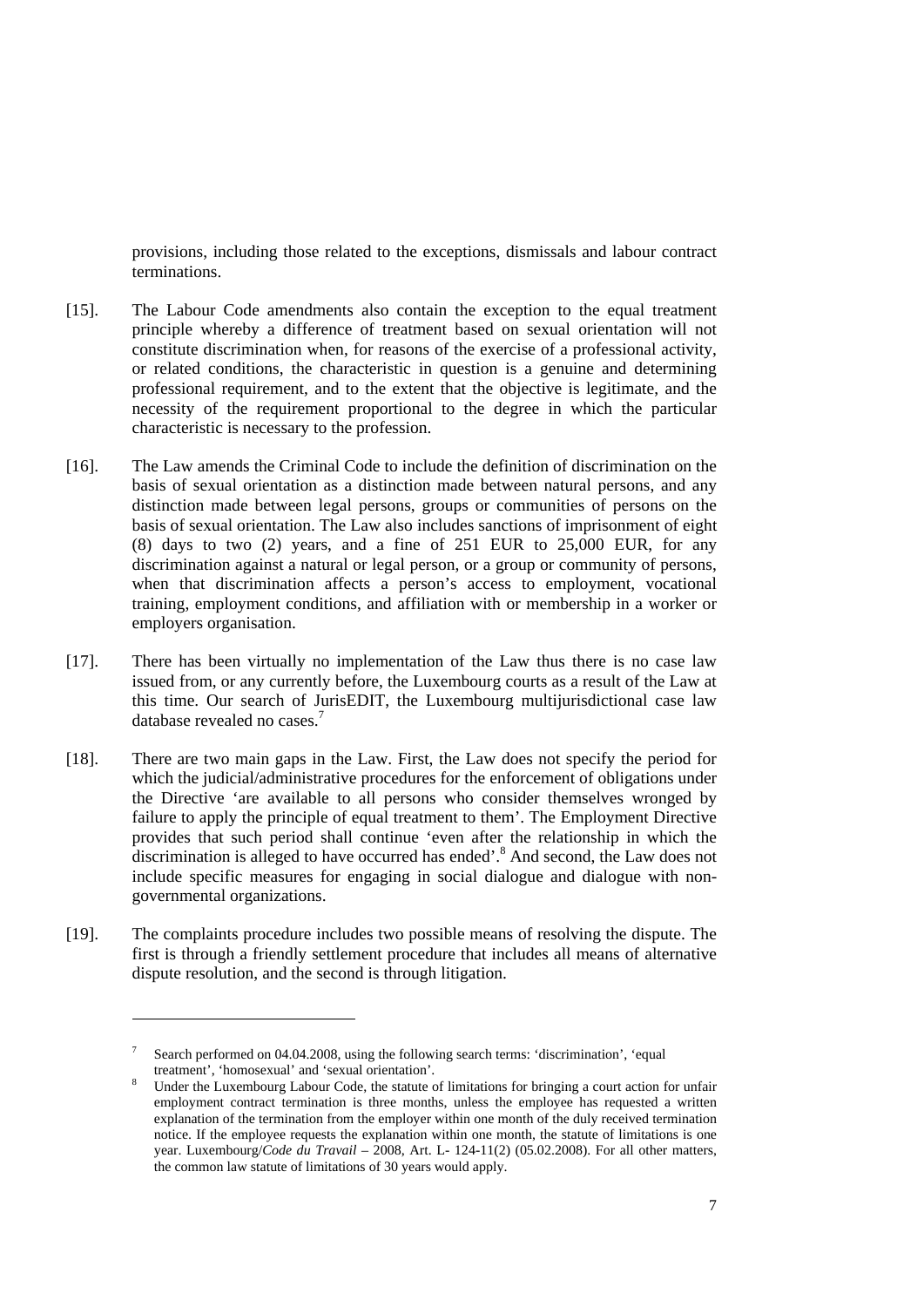- [20]. The means of alternative dispute resolution include use of the Equal Treatment Centre, assignment of a public mediator, hiring a lawyer to mediate between the parties and notifying the Labour and Mine Inspection Authority. Alternatively, a party could take legal action.
- [21]. The use of litigation may take the form of filing a criminal complaint, with or without acting jointly with the public prosecutor, and filing separate, purely civil or administrative actions. The civil and administrative proceedings protect against retaliation by allowing for the annulment of any action that discriminates against a person on the basis of sexual orientation, particularly dismissals. Those provisions also allow for the annulment of discriminatory clauses in labour contracts, collective agreements, internal company regulations, non-profit or for-profit association articles of association, articles for self-employed workers and those for worker and employer organisations.
- [22]. The remedies available when litigation is used include the ability to request a reinstatement to one's position in the event of a dismissal, and file an action for damages and interest.
- [23]. When an employment contract has been unfairly terminated, the worker or private employee to whom the appropriate Labour Code provisions apply can, request annulment of the dismissal and an order for the contract's continuation, or if necessary, reinstatement under the applicable Labour Code provisions. This must be done within 15 days of notice of the termination, and by direct petition to the president of the labour tribunal deciding on summary matters provided that the parties are duly convened. The labour tribunal's order is provisionally enforceable and, within 40 days of notice being given by the court clerk, may be appealed by direct petition to the magistrate presiding the appeals court chamber sitting in labour law appeal matters. When the parties are duly convened, the matter is decided in emergency proceedings.
- [24]. In Luxembourg, the Employment Directive 2000/78/EC regarding discrimination on the grounds of sexual orientation was transposed into the same domestic law as the Racial Equality Directive 2000/43/EC, thus the Law of 28 November 2006 on equal treatment deals with a range of areas of application, including employment, social welfare benefits, social security, health care, education, access to and provision of public goods and services, including those related to housing. However, as authorized under the Employment Directive, the Luxembourg Law provides that discrimination with respect to all social security payments and benefits provided by public or assimilated entities is not within the Law's scope as regards the elements listed in the definition of discrimination (religion or belief, physical or mental disability, age, sexual orientation, real or assumed belonging or non-belonging (*de l'appartenance ou la non appartenance, vraie ou supposée*) to a particular race or ethnicity), but rather only as regards discrimination based on race or ethnicity. Nonetheless, the transposition of the two directives into a single law has operated to broaden the field of application of the non-discrimination provisions in the Employment Directive.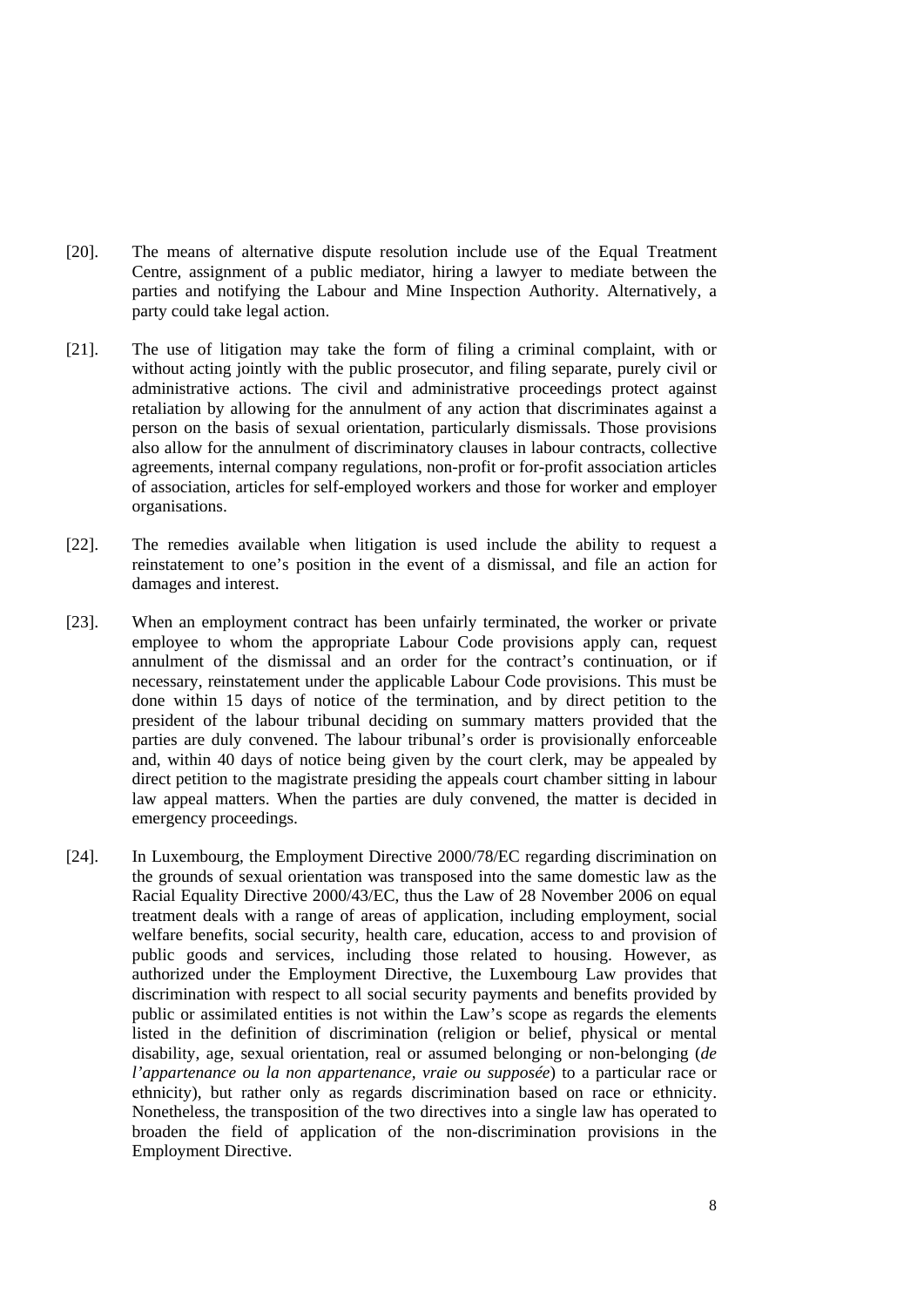- [25]. The Law also provides for the establishment of a Centre for Equal Treatment, which began to set up the elements necessary to its operation at the end of 2007. The Centre's purpose is to promote, analyse and supervise equal treatment of all persons without discrimination on the basis of race, ethnic origin, sex, religion or beliefs, disability and age. The text of the Law does not specifically refer to the Centre's mission as it relates to sexual orientation, but rather the broader rubric of discrimination based on sex that may be interpreted to include discrimination based on sexual orientation. The Centre is empowered to publish reports, opinions, recommendations and carry out studies regarding discrimination issues, as well as any other form of information and documentation useful to its mission. The Centre can also assist persons who consider themselves victims of discrimination as defined in the amended Labour Code, and provide those individuals with counselling and information services on their individual rights, the applicable legislation and case law as well as the means available to enforce their rights. The Centre's members can request any information or documentation necessary to accomplish their mission with the exception of that subject to medical or other professional obligations of confidentiality. The Centre's members are themselves subject to a confidentiality obligation, but that obligation does not prohibit communication with legal authorities that would allow the Centre to assist an individual in building a case for discrimination. When the Centre begins to exercise its functions, it will do so without actually intervening in legal proceedings. Thus, another weakness in the Law is that it does not provide for the Centre to intervene directly in legal proceedings against discriminatory action, or unfair treatment, based on sexual orientation.
- [26]. Due to the Law's recent passage and the Centre's still being in the initial phase of its establishment, there are no statistics available that permit the assessment of the body's effectiveness at this time. Our website search of and telephone call to STATEC, Luxembourg's Central Service for Statistics and Economic Studies revealed no information on the Centre's effectiveness. The information on actions adjudicated is presented in the aggregate and classified solely by adjudicating body and type of action (e.g., civil, commercial or criminal).<sup>9</sup> Neither is there any case law available for the same reason as our JurisEDIT search revealed.<sup>10</sup>
- [27]. The Law gives nationally-recognized non-profit associations the object of which is to combat discrimination as defined by the Law, who obtained their legal personality at least five (5) years prior to the date of the facts giving rise to the discrimination allegation, and have Ministry of Justice accreditation,<sup>11</sup> the power to exercise the rights of a victim of discrimination. This includes the exercise of victims' rights with respect to the facts constituting a direct or indirect violation of the collective rights the association is statutorily empowered to defend, even when that association has no material or moral interest in those rights. However, if the violation is committed

-

<sup>9</sup> Search of website (www.statec.lu) and telephone conference of 08.04.2008, with service

representative.<br><sup>10</sup> Search performed on 04.04.2008, using the following search terms: 'discrimination', 'equal treatment', 'equal treatment centre', 'homosexual' and 'sexual orientation'.<br><sup>11</sup> Once obtained, this accreditation is valid for all legitimate interventions the association undertakes.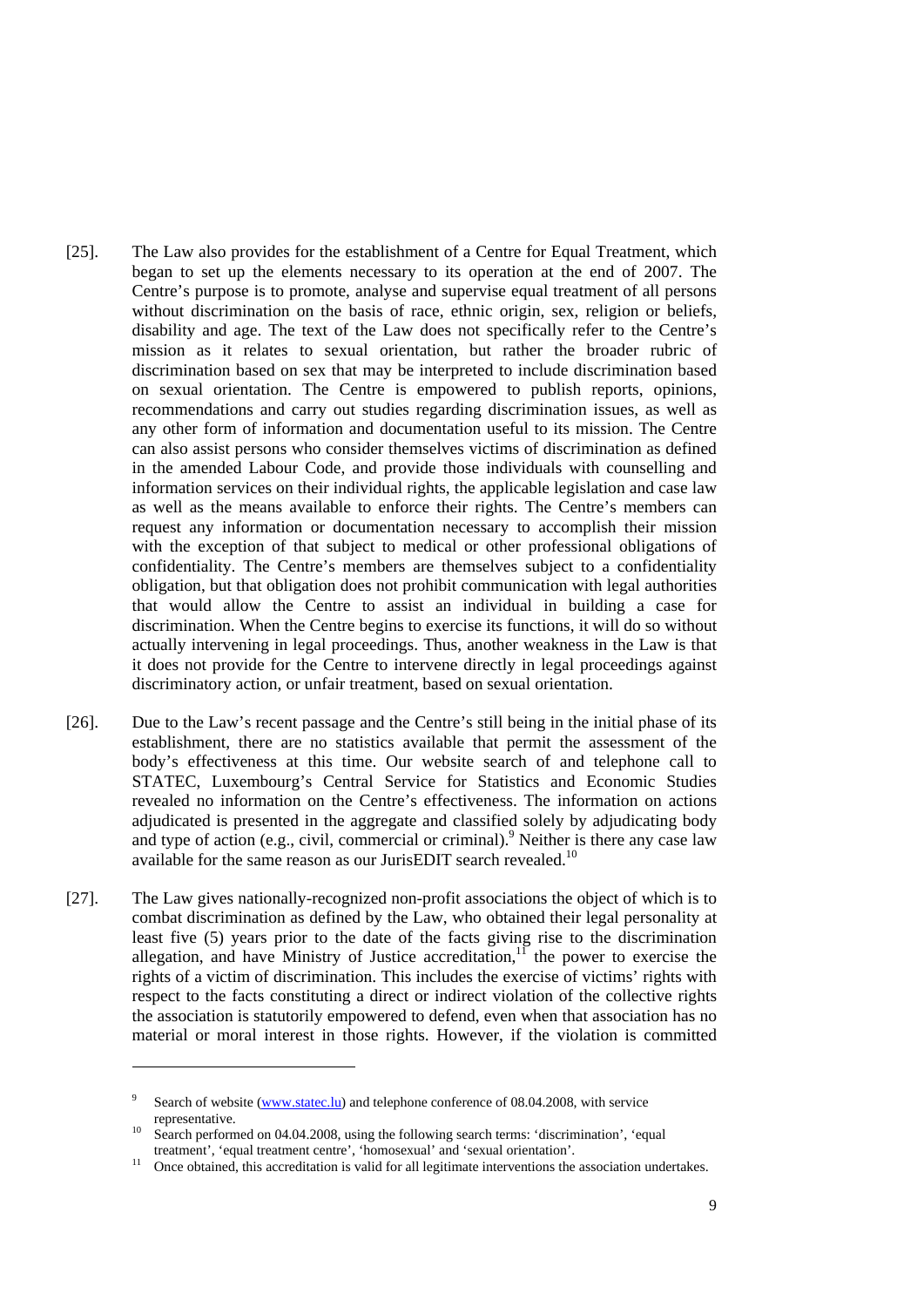against persons the rights of whom are to be considered individually (e.g., not under a collective bargaining agreement), the non-profit association can only exercise those rights through the main legal channels when the affected persons expressly and in writing declare their non-opposition to that exercise of their rights.

- [28]. Both parties share the burden of proof in civil proceedings, When a person directly or indirectly through a duly competent non-profit association or union establishes facts permitting the presumption of an act of direct or indirect discrimination, thus establishing a *prima facie* case of discrimination, it is incumbent upon the defending party to prove that there has been no breach of the principle of equal treatment. This shifting of the burden of proof does not apply in criminal cases, or those in which it is for the court or competent body to investigate the facts of the case. While this may appear to provide an incentive for a party to chose to file a civil rather than a criminal suit, in a criminal suit the public prosecutor has more means at his or her disposal to introduce evidence than would an individual filing a civil suit.
- [29]. Moreover, the Law's Labour Code amendments provide for legal representation and intervention by union organisations when the harmful action is carried out by a person associated through a collective bargaining contract or agreement concluded under the relevant Labour Code provisions, when the settlement of that litigation would serve the collective interest of its members, unless the person filing the action duly expresses written disagreement. The union organisations may carry out such representation and intervention without proof of any material or moral interest in the matter. Thus, in the specific context of upholding collective rights under a collective bargaining agreement, the aggrieved employee's consent to the union organisation's action is presumed, but that consent can be withdrawn by the aggrieved employee's expresses written disagreement to the union organization's action.
- [30]. At this time, there is no available statistical data on the number of civil society organisations that can actually engage on behalf or in support of complainants. Neither is there any data on how often those organisations actually make use of that possibility. Our website search of and telephone call to STATEC, Luxembourg's Central Service for Statistics and Economic Studies revealed no such statistical  $data<sup>12</sup>$  However, we are aware of one association, the Association for Support of Immigrant Employees (*Association de Soutien aux Travailleurs Immigrés*), or ASTI, that has requested permission from the Ministry of Justice to file an action on behalf of a homosexual employee. To our knowledge, the Ministry has not yet ruled on the request.
- [31]. According to our information, there is one civil society organisation that provides psychological and support services primarily to the LGB population but the purpose of that organization is not to seek government certification to engage on behalf or in support of complainants. The organisation, CIGALE, the Centre for Gay and Lesbian

<sup>&</sup>lt;sup>12</sup> Search of website (www.statec.lu) and telephone conference of 08.04.2008, with service representative.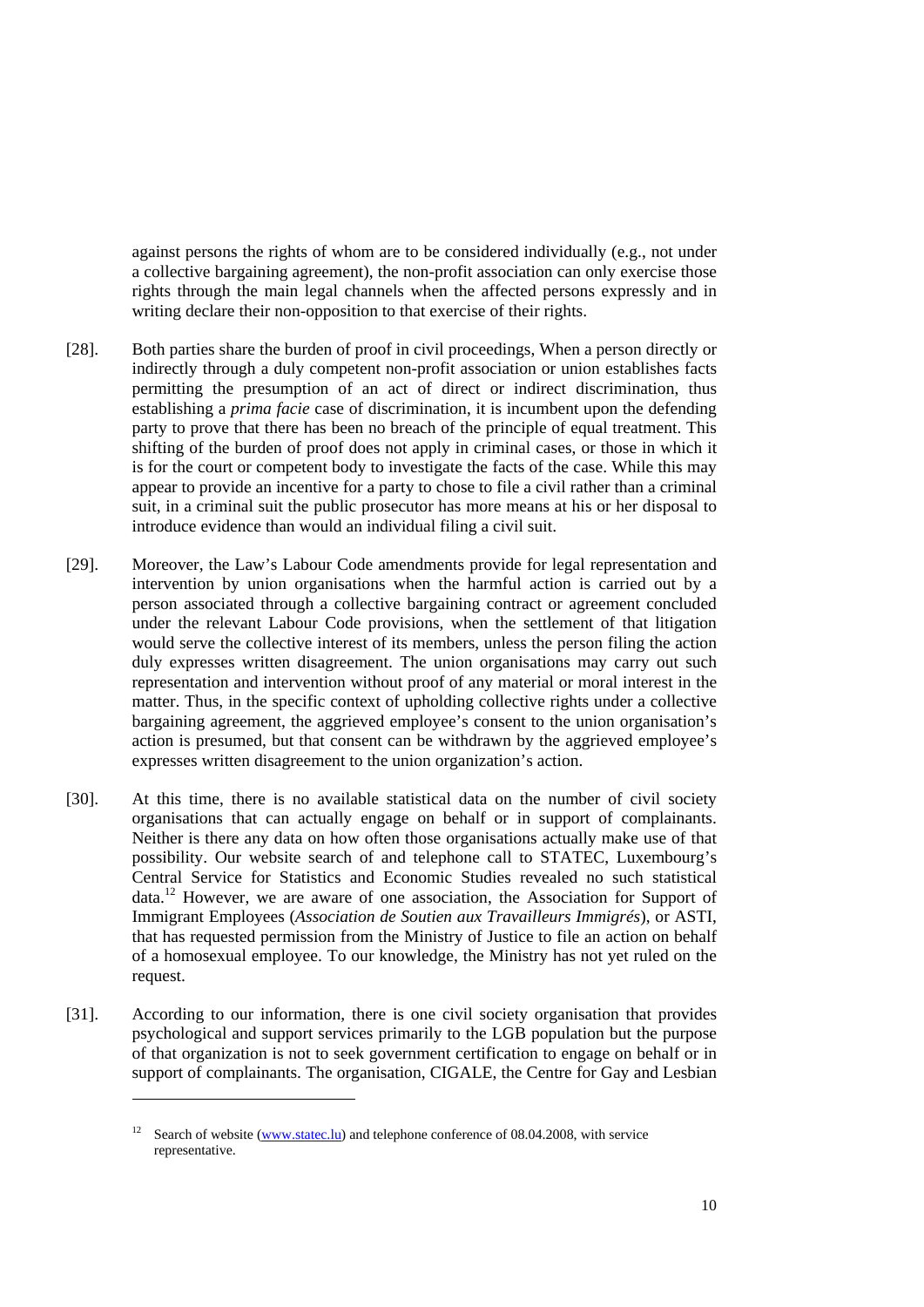Information (*Centre d'information gay et lesbien*) was originally created to deal with issues associated with "coming out". Following the formation of a working group to fight discrimination, made up of public actors such as Infant handicap, the Government Commission for Foreigners, the Red Cross Refugee Service, and some lawyers, among others, CIGALE has become increasingly active in the promotion and sensitisation aspect of the equal treatment principle as it relates to sexual orientation. However, there remains very little statistical data regarding this topic for two interconnected reasons. First, sexual orientation remains a taboo subject, thus individuals wishing to file a complaint against perceived discrimination will often not do so on the grounds of sexual orientation because they do not want their sexual orientation to be made public; they deem that type of complaint mechanism as making them too visible. Rather, they will file a complaint on some other grounds that can usually be found in the allegedly discriminatory act.

- [32]. Additionally, as part of Luxembourg's awareness-raising programme in the fight against discrimination, and in preparation for Luxembourg's transposition into national law of the European Anti-discrimination Directives, Luxembourg's Government Commission for Foreigners published a 2005 report on Discrimination at Work. The report contains a section dedicated exclusively to discrimination based on sexual orientation, but that section contains very little statistical information on the topic. The report cites an ESS (European Social Survey) finding that in Luxembourg, 66 inhabitants out of 1552, or 4.3%, stated they were part of a group that suffered from discrimination. Of that group, five (5) individuals stated that the discrimination they perceived was based on sexual orientation. The report concludes that there are few reported cases of discrimination based on sexual discrimination, and attributes that to (1) the low number of 'minority sexual orientation' individuals within the Luxembourg population, and (2) the fact that the practice remains 'taboo'. and is thus less openly discussed. $^{13}$
- [33]. At the end of December 2007, a bill regarding the reception and integration of foreigners to the Grand Duchy of Luxembourg was put before the Chamber of Deputies. Among other things, the bill's purpose is to promote the fight against discrimination. The bill expressly includes preventing and combating the denial of equal treatment to individuals on the basis of sexual orientation in its definition of the fight against discrimination.<sup>14</sup> This indicates a strong policy in Luxembourg to include LGBT individuals, and particularly non-Luxembourg nationals that are members of the LGBT community. This position is consistent with the work done by CIGAL and the Government Commission for Foreigners. CIGALE continues its collaboration with the Government Commission for Foreigners.
- [34]. For the reasons cited above, there has been no case brought before a competent tribunal to date, and thus there is no case law or jurisprudence on the matter. Our

Government Commission for Foreigners (2005) *Discrimination at work*, *Summarised version*, pp. 8, 70, available at http://www.cge.etat.lu/ (5 February 2007).

Luxembourg/Projet de Loi concernant l'accueil et l'intégration des étrangers au Grand-Duché du *Luxembourg* (31.12.2007)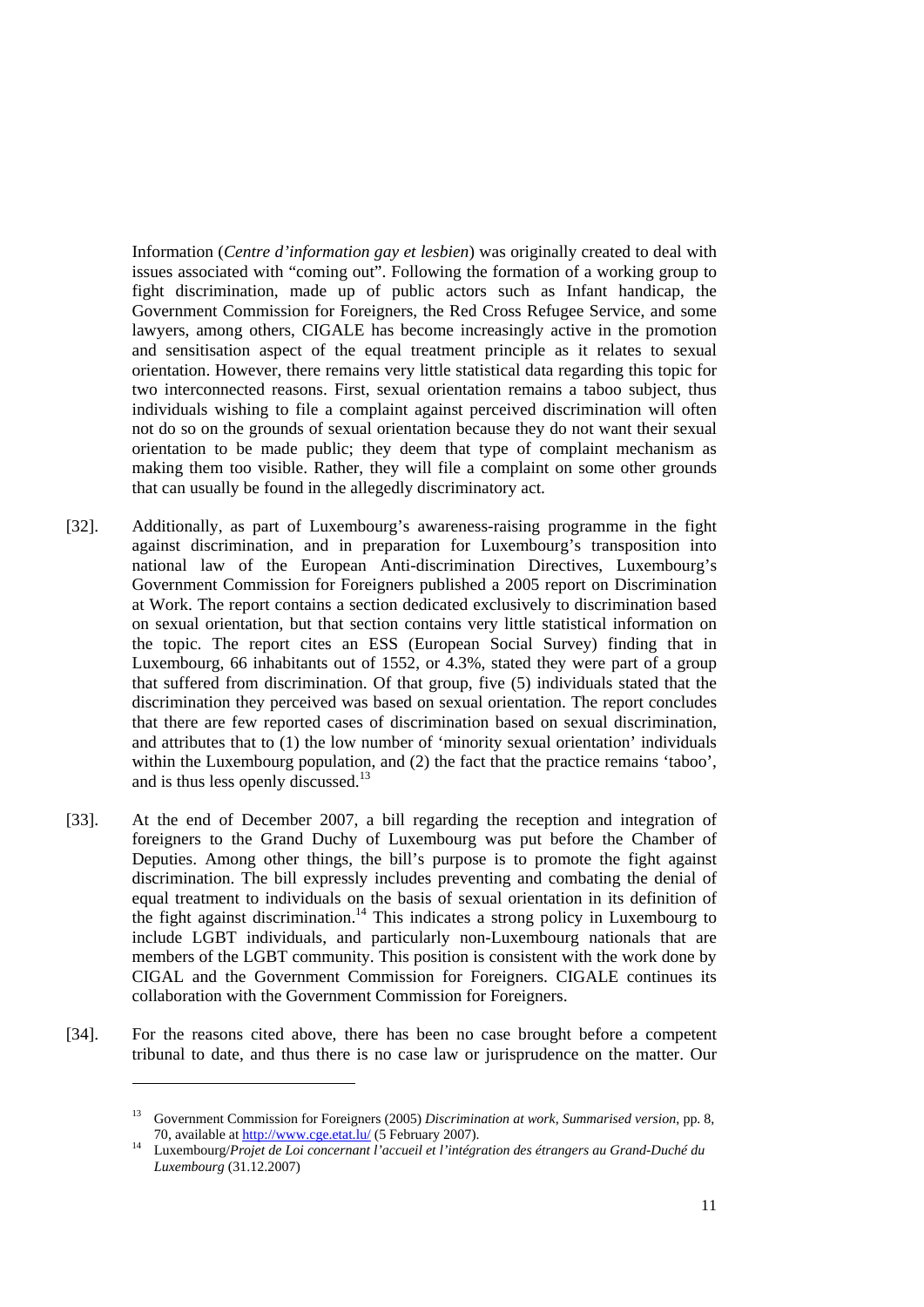search of JurisEDIT, the Luxembourg multijurisdictional case law database revealed no cases.<sup>15</sup> Neither are there any case statistics or complaints data. Our website search of and telephone call to STATEC, Luxembourg's Central Service for Statistics and Economic Studies revealed no relevant information. The information on actions adjudicated is presented in the aggregate and classified solely by adjudicating body and type of action (e.g., civil, commercial or criminal).<sup>16</sup> The author is aware of only one out of court example.

<sup>&</sup>lt;sup>15</sup> Search performed on 04.04.2008, using the following search terms: 'discrimination', 'equal treatment', 'homosexual' and 'sexual orientation'.

<sup>&</sup>lt;sup>16</sup> Search of website (www.statec.lu) and telephone conference of 08.04.2008, with service representative.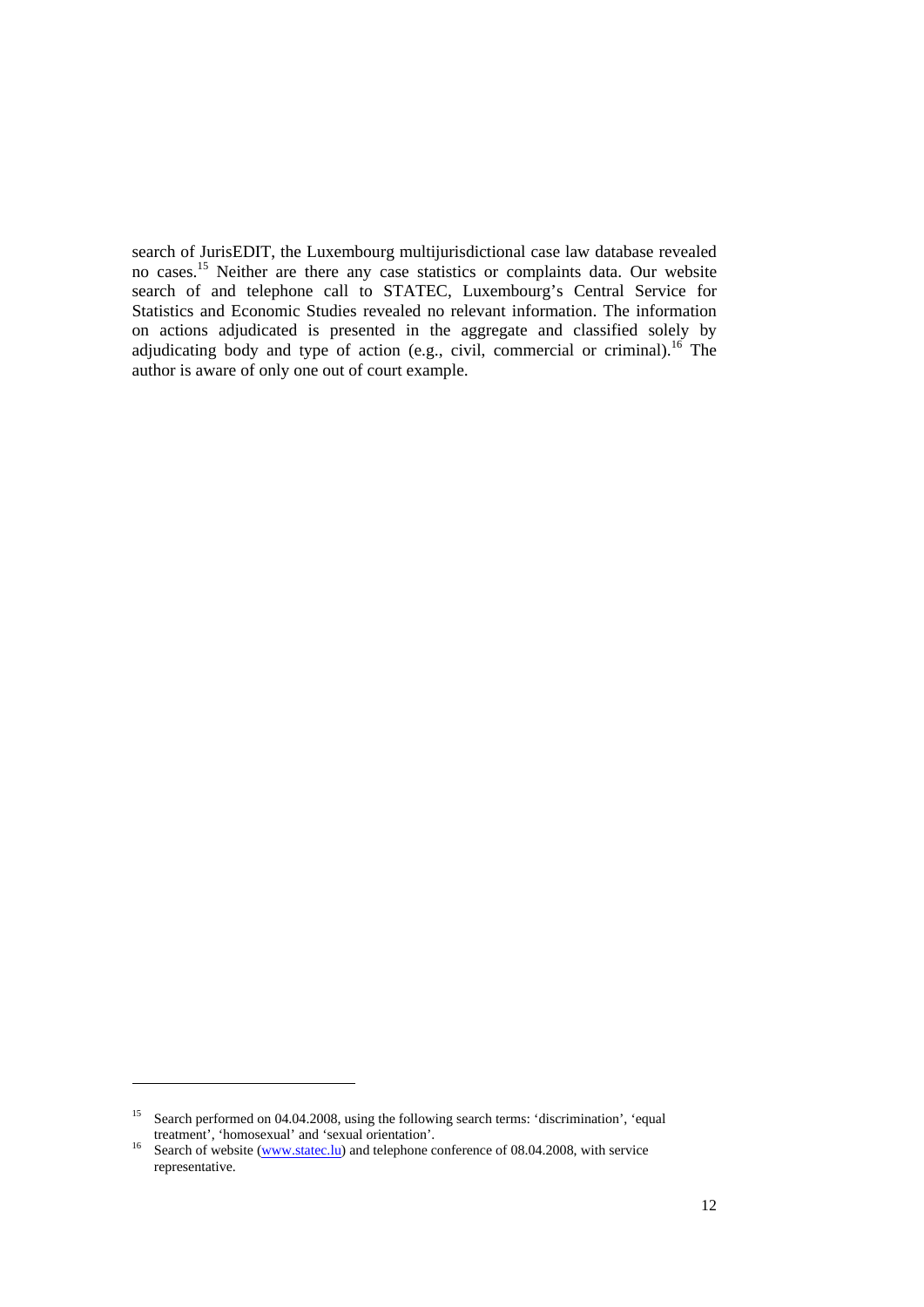### B. Freedom of movement

- [35]. Directive 2004/38/EC will be effectively transposed into Luxembourg Law once the draft bill on the free movement of citizens and immigration is passed and enters into effect. The bill was put before the Chamber of Deputies at the end of 2007, and is set to be voted on at the end of 2008. In the meantime, Luxembourg uses the Grand-Ducal Regulation of 28 March 1972, related to conditions of entry and stay of certain categories of foreigners which are the subject of international agreements, as last amended on 21 December 2007, to regulate the freedom of movement of EU Member State citizens and third-country nationals (the 'Temporary Regulation').<sup>17</sup>
- [36]. The Temporary Regulation, which applies to citizens of the European Economic Area Member States (the 27 European Union Member States, Iceland, Lichtenstein and Norway) and the Swiss Confederation, provides that partners of EU citizens in Luxembourg under circumstances which allow the EU citizen not to be a burden to the Luxembourg social welfare system, whatever their partner's citizenship, are considered members of the family when the EU citizen residing in Luxembourg has duly registered the partnership as required under the Law of 9 July 2004 on the legal effects of certain partnerships (the 'Partnership Law').<sup>18</sup> The Partnership Law is primarily about the recognition of the partnership under Luxembourg law and sets forth the conditions under which two people can enter into a partnership; the requirements for their registration or declaration before a civil status officer; and, the way in which the partnership will be treated in such areas as insurance, taxes and probate. It is intended to be the equivalent of the French PACS. The Partnership Law defines the partners as a community of two persons of a different or the same sex who live together as a couple, and the partnership itself as the registration of that relationship as prescribed in the Partnership Law. Thus, the inclusion of same-sex couples in the definition of partner expressly includes LGBT partners. The Temporary Regulation provides that the partner's direct descendants under 21 years of age, or who are dependent on the partner accompanying or coming to join the EU citizen in Luxembourg, fall within the definition of family members, as do direct ascendants of that duly-registered partner who are dependent on that partner. The exception to these provisions is that when an EU citizen is in Luxembourg as a student or for professional training, only the duly-registered partner and that partner's dependent children, regardless of their nationality, who accompany or join the EU citizen in Luxembourg have the right to reside in Luxembourg as family members.

<sup>17</sup> Luxembourg/*Règlement grand ducal du 28 mars 1972 relatif aux conditions d'entrée et de séjour de certaines catégories d'étrangers faisant l'objet de conventions internationales* (RGD 28.03.1972), as last amended on 21 December 2007 18 Luxembourg/*Loi du 9 juillet 2004 relative aux effets légaux de certains partenariats* (09.07.2004)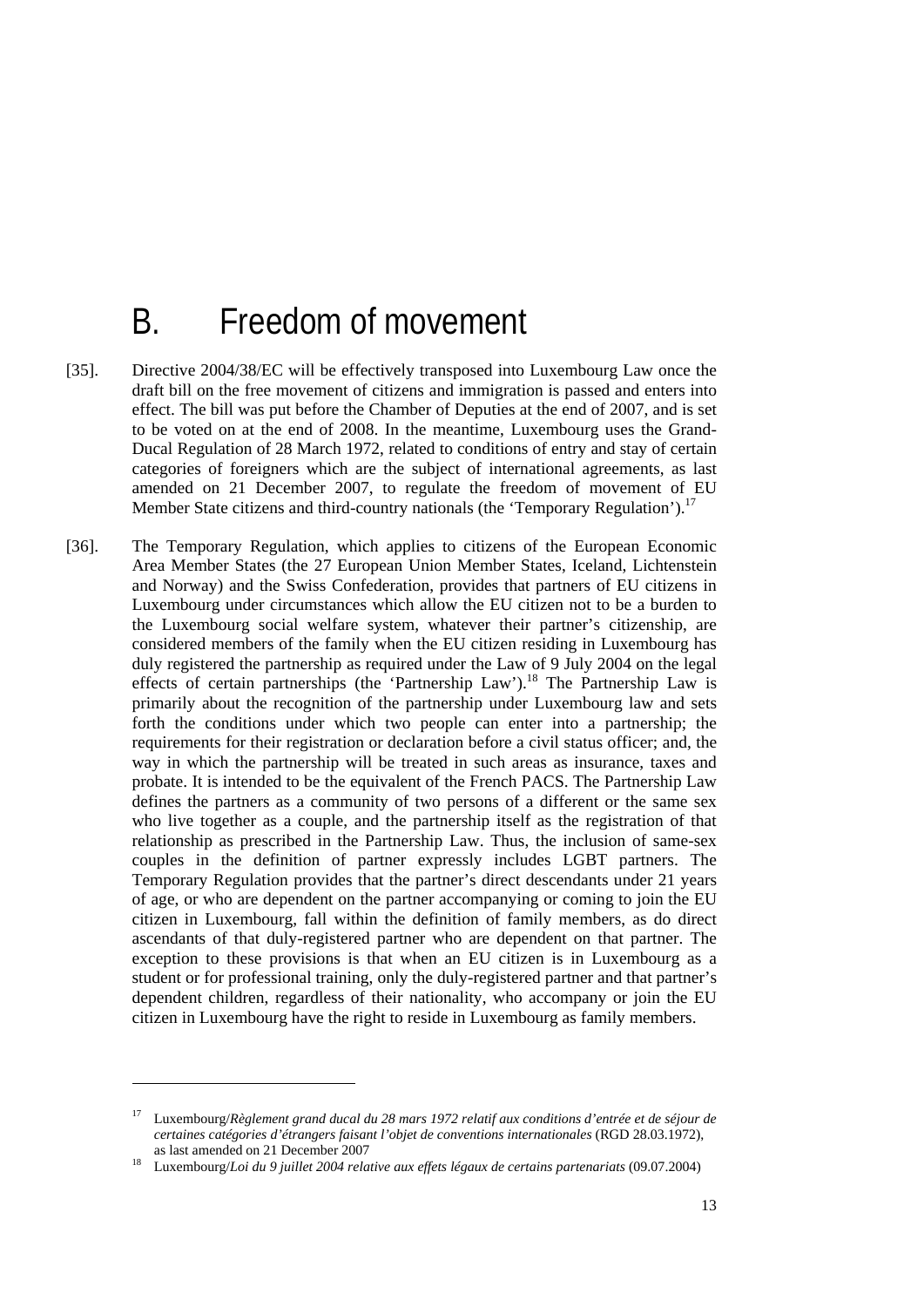- [37]. The family members of nationals of the countries to which the Temporary Regulation applies who are themselves members of countries to which the Temporary Regulation applies may enter Luxembourg upon the simple presentation of government-issued identification or a valid passport. Nationals in this category wishing to reside in Luxembourg beyond the three-month period must request a registration certificate from their local communal government within three months of arrival. Among their documentation, the partner family members must submit certification of the registered partnership. The Temporary Regulation specifies that the requests of children under 10 years of age are to be submitted by their legal guardians. After five years of permanent and legal residence in Luxembourg, family members in this category can acquire permanent residence in Luxembourg.
- [38]. Third-country national family members can enter and reside in Luxembourg for three months with a valid passport, and a visa in good standing, as required. When thirdcountry national family members wish to reside in Luxembourg beyond the threemonth period, they must, within three months of their arrival in Luxembourg, submit a request for a residence permit to the competent authority of their local commune. The partner family member's accompanying documentation must include the registered partnership certification. After five years of permanent and legal residence in Luxembourg, third-country national family members can acquire permanent residence in Luxembourg.
- [39]. One problem with the legislation as it is drafted is that some countries do not recognize any civil union or registered partnership, thus a couple would not be in a position to substantiate any long-standing officially recognized relationship. The LGBT community would like to see the definition of "family member" broadened to include individuals from countries that do not recognize any civil union or registered partnership. The existing situation often leads to the eventual break-up of the couple because in some cases the non-Luxembourg national will stay in Luxembourg without receiving any official permission. The couple will thus not go out much for fear of being obligated to present their papers, and their life together does not receive the benefits provided other couples.
- [40]. Another problem is that the definition of family member to include partner only includes the benefits of partnership as recognized under Luxembourg law. Thus, if a pre-existing partnership formed in another jurisdiction were to provide legal benefits (e.g., tax, labour, pension) beyond those of the Luxembourg partnership, and the same-sex couple were to move to Luxembourg, those benefits would be lost. Consequently, a somewhat ironic situation can develop in that a Luxembourg national might move across the border to Belgium, a mere 10 kilometres from his home in Luxembourg, in order to enter into a same-sex marriage and receive fuller benefits than those provided under Luxembourg law. This results in the Luxembourg national becoming a transboundary worker to his own country.
- [41]. Moreover, the Temporary Regulation does not apply to Luxembourg citizens. Thus, a reverse discrimination situation has been created because Luxembourg nationals and their partners do not benefit from the Temporary Regulation's provisions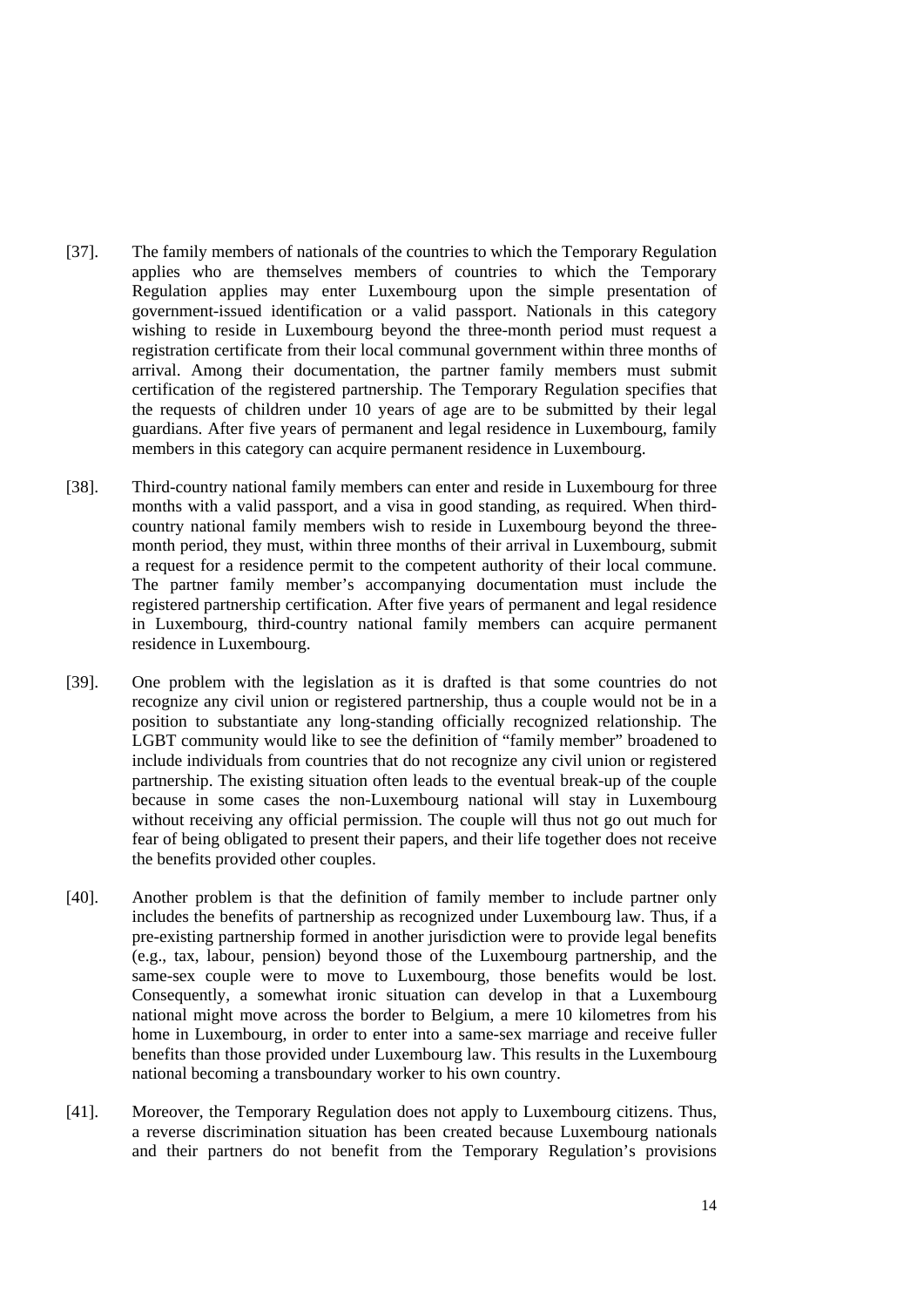regarding Luxembourg residence. However, as mentioned above, once the immigration bill transposing Directive 2004/38/EC has been voted on and enters in to force, LGBT partners and family members of Luxembourg citizens will benefit from the freedom of movement and residence of their partners generally, as well as in other Member States.

- [42]. There is virtually no quantitative or administrative data available to demonstrate the impact/social reality of relevant legislation for LGBT persons because Article 6 of Luxembourg's Law of 2 August 2002 on the protection of personal data, as amended, specifies that the 'processing of information revealing racial or ethnic origin, political opinions, religious or philosophical beliefs and trade union affiliation, as well as data concerning health and sexual life, including genetic databases, are prohibited'.<sup>19</sup> Our website search of and telephone call to STATEC, Luxembourg's Central Service for Statistics and Economic Studies revealed no such data.<sup>20</sup>
- [43]. There is no case law on the rights of LGBT partners in the context of the freedom of movement at this time. Our search of JurisEDIT, the Luxembourg multijurisdictional case law database revealed no case law.<sup>21</sup>

<sup>19</sup> Government Commission for Foreigners (2005) *Discrimination at work*, *Summarised version*, p.4,

available at  $\underline{http://www.cge.eta.l.u/}(5$  February 2007).<br><sup>20</sup> Search of website (www.statec.lu) and telephone conference of 08.04.2008, with service representative.

<sup>&</sup>lt;sup>21</sup> Search performed on 04.04.2008, using the following search terms: 'discrimination', 'equal treatment', 'homosexual', 'free movement of workers' and 'sexual orientation'.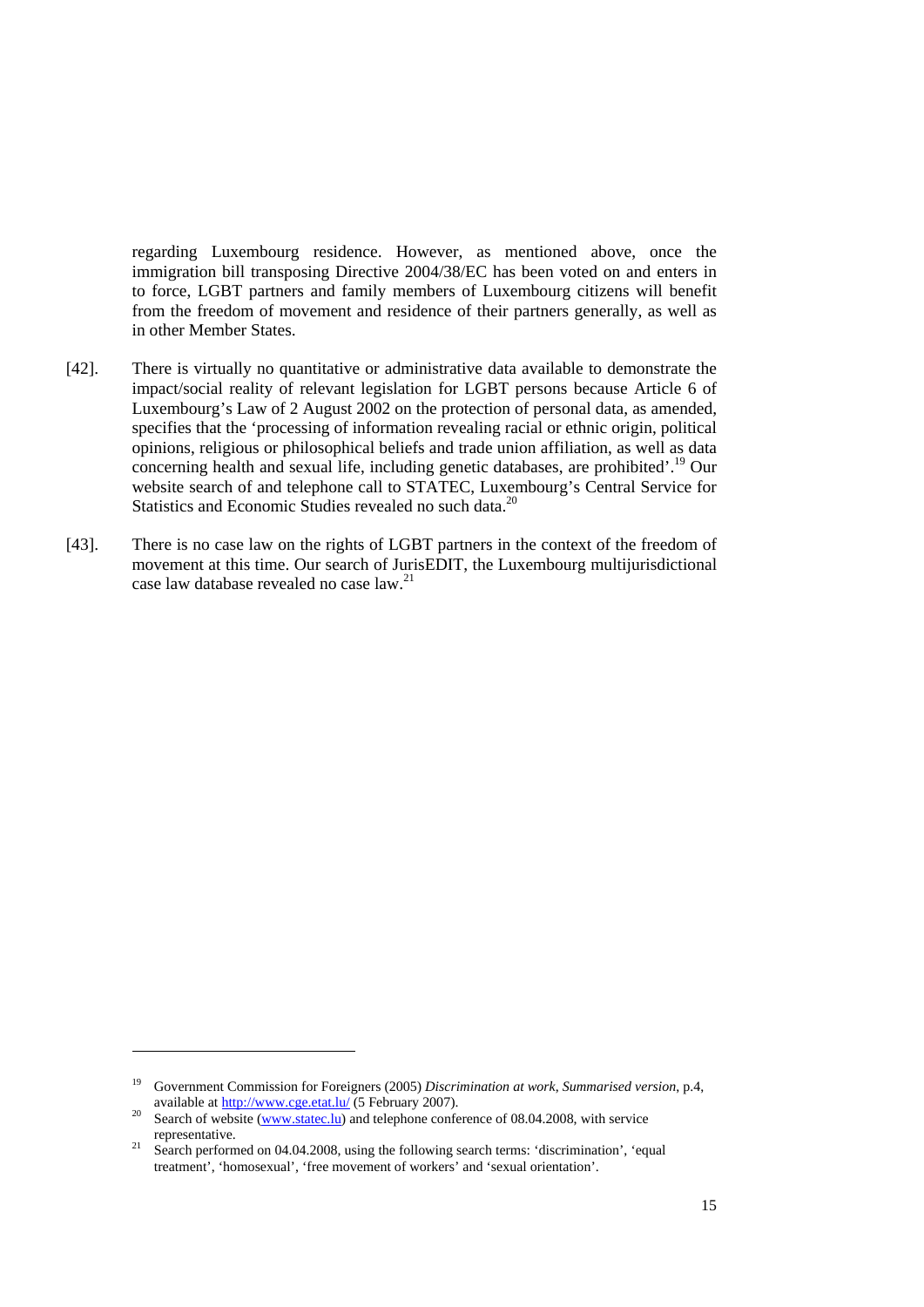## C. Asylum and subsidiary protection

- [44]. Luxembourg's law of 5 May 2006 on the right to asylum and complementary forms of protection, as amended (the 'Asylum Law'), provides for the granting of refugee status to any third-country national or stateless person. A refugee is defined as any national from a third country that, because he or she rightfully fears persecution based on his or her race, religion, nationality, political opinions or belonging to a particular social group, finds him or herself outside of the country of which he or she is a citizen, and cannot or, because of that fear will not request protection from that country; or, any stateless person who, for the above-mentioned reasons finds him or herself outside of the country of his or her habitual residence, and cannot or, because of that fear, will not return to that country and who is not otherwise excluded from refugee status. The Asylum Law further provides for the granting of subsidiary protection, and Luxembourg's recognition of that legal status, provided certain conditions are met, to any third-country national or stateless person who is unable to obtain refugee status but is subject to serious human rights violations in his home country, or that of habitual residence for stateless persons. The human rights violations must be in the form of a death penalty or execution; torture or degrading or inhumane punishment or treatment; or, serious and individual threats to the person or life of a civilian due to indiscriminate violence in the event of a domestic or international armed conflict. Both refugee status and the status conferred by subsidiary protection are also referred to as international protection.<sup>22</sup> In order to be granted refugee status in Luxembourg, one must be in extreme danger and according to the case cited below, must not be able to flee to another region of one's own country. Thus, the mere fact that one is homosexual and that homosexuality is a criminal offence in one's own country would not be sufficient to protect one from deportation.
- [45]. In principle, we see no basis for Luxembourg law to deny asylum and/or subsidiary protection to any LGBT persons persecuted for reasons of sexual orientation. However, we are aware of only one case on the subject involving a Nigerian homosexual male who was denied international protection in Luxembourg. In 2006, the man requested international protection in Luxembourg, after having been brutally beaten and imprisoned by his family when he declared his homosexuality. The family had been trying to get him to marry a girl from his rural community. At that time, he was in a relationship with a foreigner and did not wish to marry the girl. The man with whom he had entered into a relationship arranged for the Nigerian man to leave Nigeria and come to Europe. The Nigerian man then requested asylum or subsidiary protection in Luxembourg. The administrative tribunal ruled that he did not prove persecution other than by his own family, and that while Nigerian law forbids and criminally sanctions homosexuality, the petitioner did not prove that he was at risk of any of the qualifying human rights violations by the Nigerian

<sup>22</sup> Luxembourg/*Loi du 5 mai relative ua droit d'asile et à des formes complémentaires de protection* (05.05.2006), as last amended on 17.07.2007.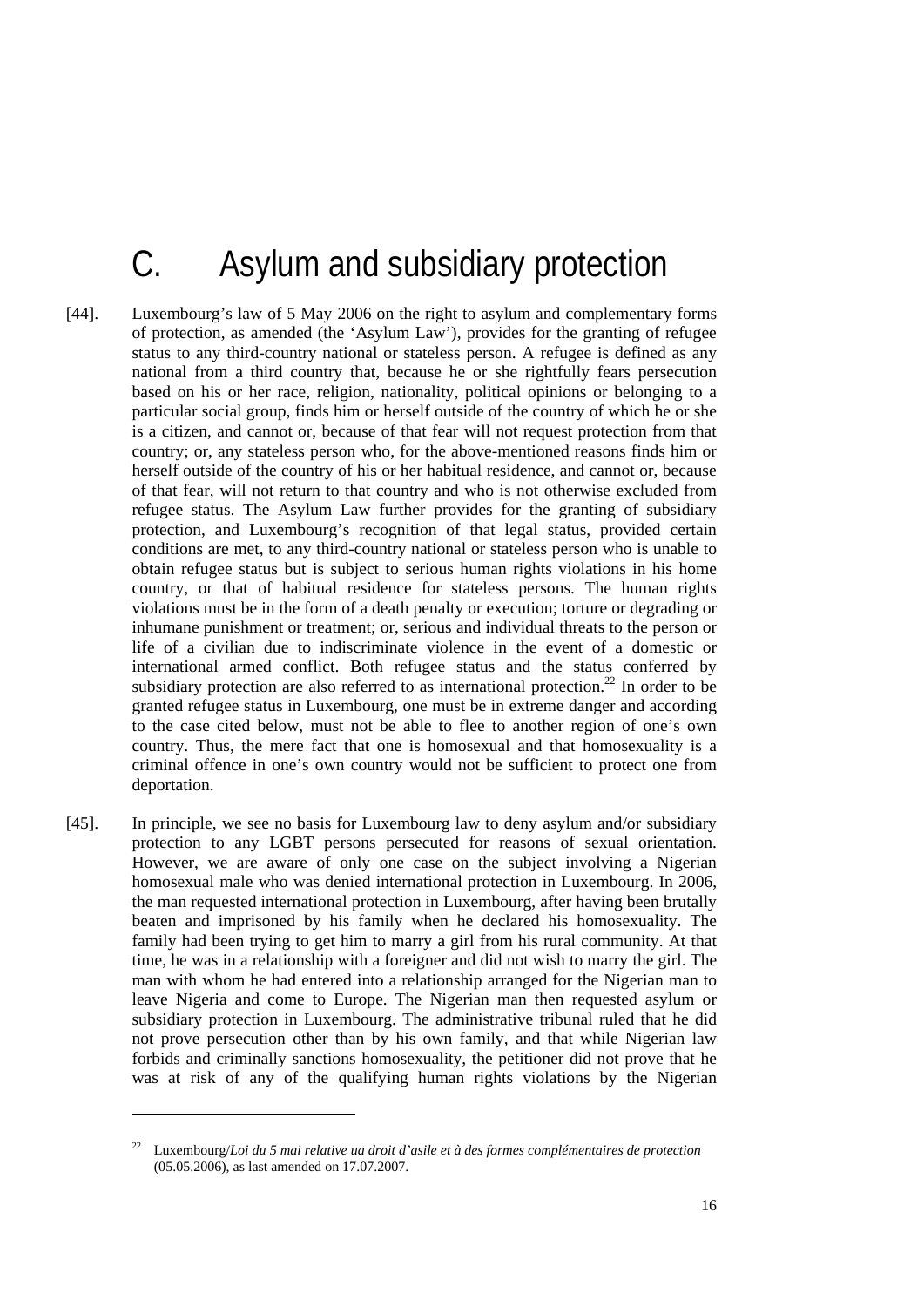government such that he could be granted asylum or subsidiary protection under Luxembourg law. The decision further states that the individual did not fear persecution in the entire country and could therefore have fled his residence to live free from persecution in another part of the country.<sup>23</sup>

- [46]. There are no statistics, and neither is there any case law on the topic at this time. Our website search of and telephone call to STATEC, Luxembourg's Central Service for Statistics and Economic Studies revealed no such data. The STATEC website only lists requests for asylum by the requesting individual's country of origin.<sup>24</sup> However, we have sent a fax to the Ministry of Foreign Affaires and Immigration requesting such information and will provide any relevant information we receive.<sup>25</sup> Further, our search of JurisEDIT, the Luxembourg multijurisdictional case law database revealed no case law.<sup>26</sup>
- [47]. Under the applicable legislation, the Luxembourg legal system appears to accept LGBT persons as family members in the context of asylum and/or subsidiary protection because the Asylum Law defines as a family member the unmarried partner of the beneficiary of international protection when that partner is engaged in a shared community of life (*vie commune*) recognized by the country of origin of one of the partners. The Asylum Law further recognizes as family members the children of that couple provided that the children are dependent on one of the partners and unmarried, regardless of whether the children were born out of wedlock or adopted. However, in this context as in the freedom of movement context, the legislation as it is drafted does not allow for the fact that some countries do not recognize any civil union or registered partnership, thus the couple would not be in a position to substantiate any long-standing officially recognized relationship. The LGBT community would like to see the definition of "family member" under the Asylum Law broadened to include individuals that come from countries that do not recognize any civil union or registered partnership. The existing situation often leads to the eventual break-up of the couple because in some cases the non-Luxembourg national will stay in Luxembourg without receiving any official permission. The couple will thus not go out much for fear of being obligated to present their papers, and their life together does not receive the benefits provided to other couples.
- [48]. According to some sources that provided information which we cannot independently confirm, there appears to be an unofficial practice in Luxembourg of placing in detention an unmarried male that requests asylum on grounds of persecution in his home country due to his sexual orientation. The same practice would not hold true for a female. Apparently, the individual would be told to return to his home country, or that the processing of his asylum request would take three (3)

<sup>&</sup>lt;sup>23</sup> Luxembourg/*Tribunal administratif du Grand-Duché de Luxembourg*/22023 (03.05.2007).<br><sup>24</sup> Search of website (www.statec.lu) and telephone conference of 08.04.2008, with service

representative.<br><sup>25</sup> Pursuant to telephone conversation of 08.04.2008 with Ministry representative.<br><sup>26</sup> Search performed on 04.04.2008, using the following search terms: 'discrimination', 'equal treatment', 'homosexual', 'refugee', 'request for asylum' and 'sexual orientation'.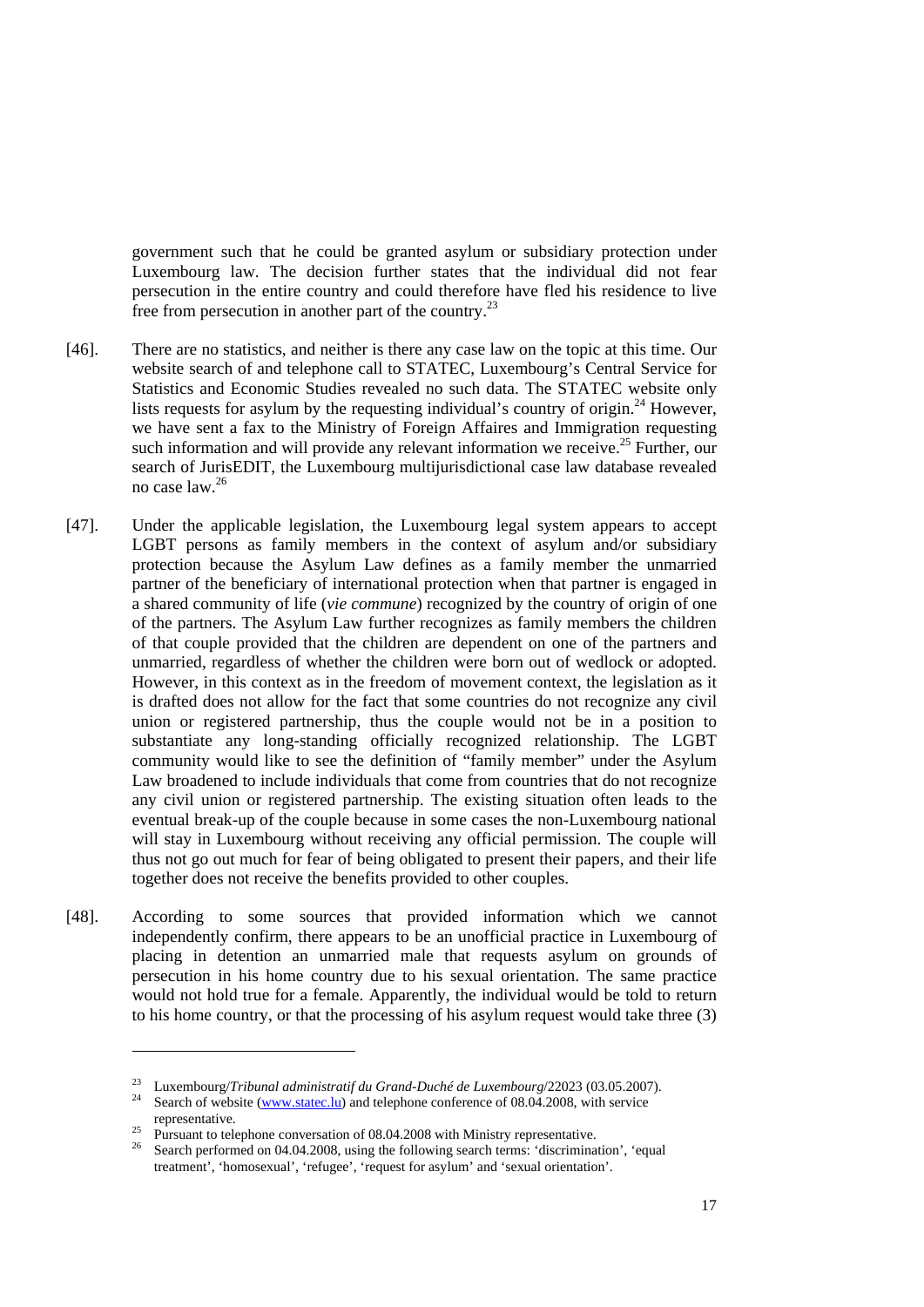months. Should the individual decide to pursue his request for asylum, the Luxembourg government would then take that male into detention for the threemonth period.

[49]. There are no statistics, and neither is there any case law on the topic. Our website search of and telephone call to STATEC, Luxembourg's Central Service for Statistics and Economic Studies revealed no such data. The STATEC website only lists requests for asylum by the requesting individual's country of origin.27 However, we have sent a fax to the Ministry of Foreign Affaires and Immigration requesting such information and will provide any relevant information we receive.<sup>28</sup> Further, our search of JurisEDIT, the Luxembourg multijurisdictional case law database revealed no case law.<sup>29</sup>

-

<sup>&</sup>lt;sup>27</sup> Search of website (www.statec.lu) and telephone conference of 08.04.2008, with service

representative.<br><sup>28</sup> Pursuant to telephone conversation of 08.04.2008 with Ministry representative.<br><sup>29</sup> Search performed on 04.04.2008, using the following search terms 'discrimination', 'equal treatment', 'homosexual', 'refugee', 'request for asylum' and 'sexual orientation'.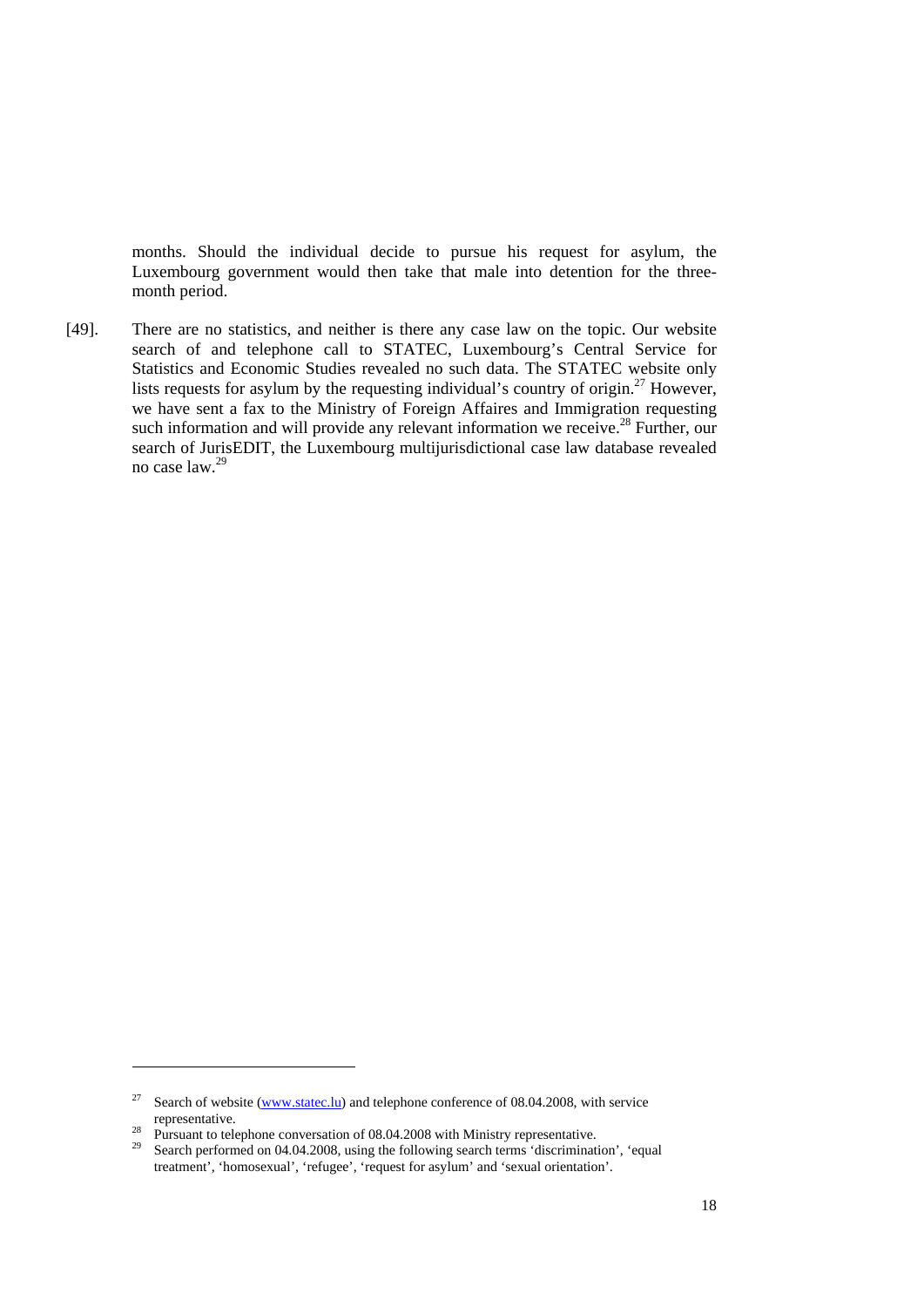# D. Family reunification

- [50]. Until Luxembourg's law on the free movement of people and immigration enters into force, the principle of family reunification in Luxembourg is governed by the Temporary Regulation, which is to be interpreted in conformity with the Council Directive 2003/86/EC of 22 September 2003, given that the Member States were to transpose the directive into national law by 3 October 2005. Thus, family reunification involving EU Member state citizens and third-country nationals is for the time being regulated by the provisions that also govern the free movement of EU and SEA Member State citizens as set forth above. The Temporary Regulation provides that third-country national family members can enter and reside in Luxembourg for three months with a valid passport, and a visa in good standing, as required. When third-country national family members wish to reside in Luxembourg beyond the three-month period, they must, within three months of their arrival in Luxembourg, submit a request for a residence permit to the competent authority of their local commune. The partner family member's accompanying documentation must include the registered partnership certification. After five years of permanent and legal residence in Luxembourg, third-country national family members can acquire permanent residence in Luxembourg. As stated above, the definition of partner includes LGBT individuals.
- [51]. Family reunification suffers from the same issues with respect to the definition of family member and partner as does the applicable legislation for freedom of movement and international protection.
- [52]. There are no statistics, and neither is there any case law on the topic because Article 6 of Luxembourg's Law of 2 August 2002 on the protection of personal data, as amended, specifies that the 'processing of information revealing racial or ethnic origin, political opinions, religious or philosophical beliefs and trade union affiliation, as well as data concerning health and sexual life, including genetic databases, are prohibited'. $30$  Our website search of and telephone call to STATEC, Luxembourg's Central Service for Statistics and Economic Studies revealed no such data.<sup>31</sup> However, we have sent a fax to the Ministry of Foreign Affaires and Immigration requesting such information and will provide any relevant information we receive.<sup>32</sup> Further, our search of JurisEDIT, the Luxembourg multijurisdictional case law database revealed no case law.<sup>33</sup>

<sup>30</sup> Luxembourg, *Loi du 2 août 2002 relative à la protection des personnes à l'égard du traitement des* 

<sup>&</sup>lt;sup>31</sup> Search of website (www.statec.lu) and telephone conference of 08.04.2008, with service

representative.<br><sup>32</sup> Pursuant to telephone conversation of 08.04.2008 with Ministry representative.<br><sup>33</sup> Search performed on 04.04.2008, using the following search terms 'discrimination', 'equal treatment', 'homosexual', 'freedom of movement' and 'sexual orientation'.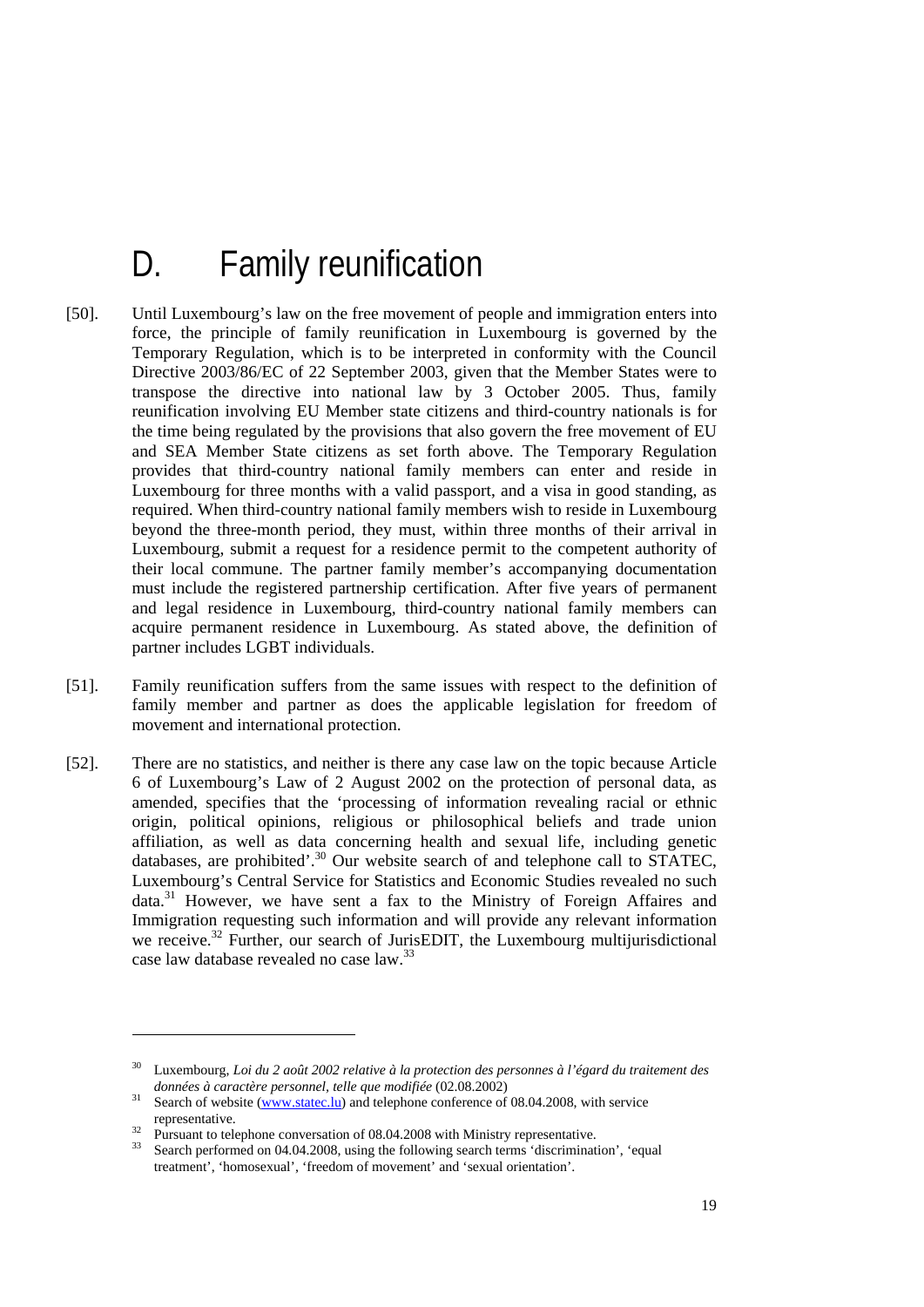### Freedom of assembly

- [53]. Article 25 of the Luxembourg Constitution guarantees the right to peaceful, unarmed assembly that respects the laws governing the exercise of that right without being subject to prior authorisation. However, that constitutional provision does not apply to outdoor, political, religious or other gatherings. Those gatherings remain entirely subject to the laws and regulations adopted under the police powers of the State.<sup>34</sup> Nonetheless, as explained in section F below, Luxembourg criminal law provides sanctions for the incitation of discrimination, hate or violence through the making available, in public places or meetings, of any form of verbal, written or graphic communication or materials. Thus, homophobic demonstrations, assemblies or similar events could lawfully be banned in Luxembourg to the extent that they incite the proscribed discrimination, hate or violence, or otherwise threaten public order.
- [54]. The Luxembourg LGBT community has opted for street fairs instead of gay pride marchers or parades. There have been no problems with their receiving the necessary governmental authorisations for those uses of public space. The City of Luxembourg has been quite open in this respect.
- [55]. There are no statistics, and neither is there any case law on the topic. Our website search of and telephone call to STATEC, Luxembourg's Central Service for Statistics and Economic Studies revealed no such data.<sup>35</sup> Further, our search of JurisEDIT, the Luxembourg multijurisdictional case law database revealed no relevant case law.<sup>36</sup>

<sup>34</sup> Luxembourg/*Constitution du Grand-Duché du Luxembourg, texte à jour au 1er septembre 2006, Service Central de Législation, Art. 25 (01.09.2006)*<br>35 Search of website (www.statec.lu) and telephone conference of 08.04.2008, with service

representative.<br>Search performed on 04.04.2008, using the following search terms 'discrimination', 'equal

treatment', 'homosexual', 'parade', 'demonstration' and 'sexual orientation'.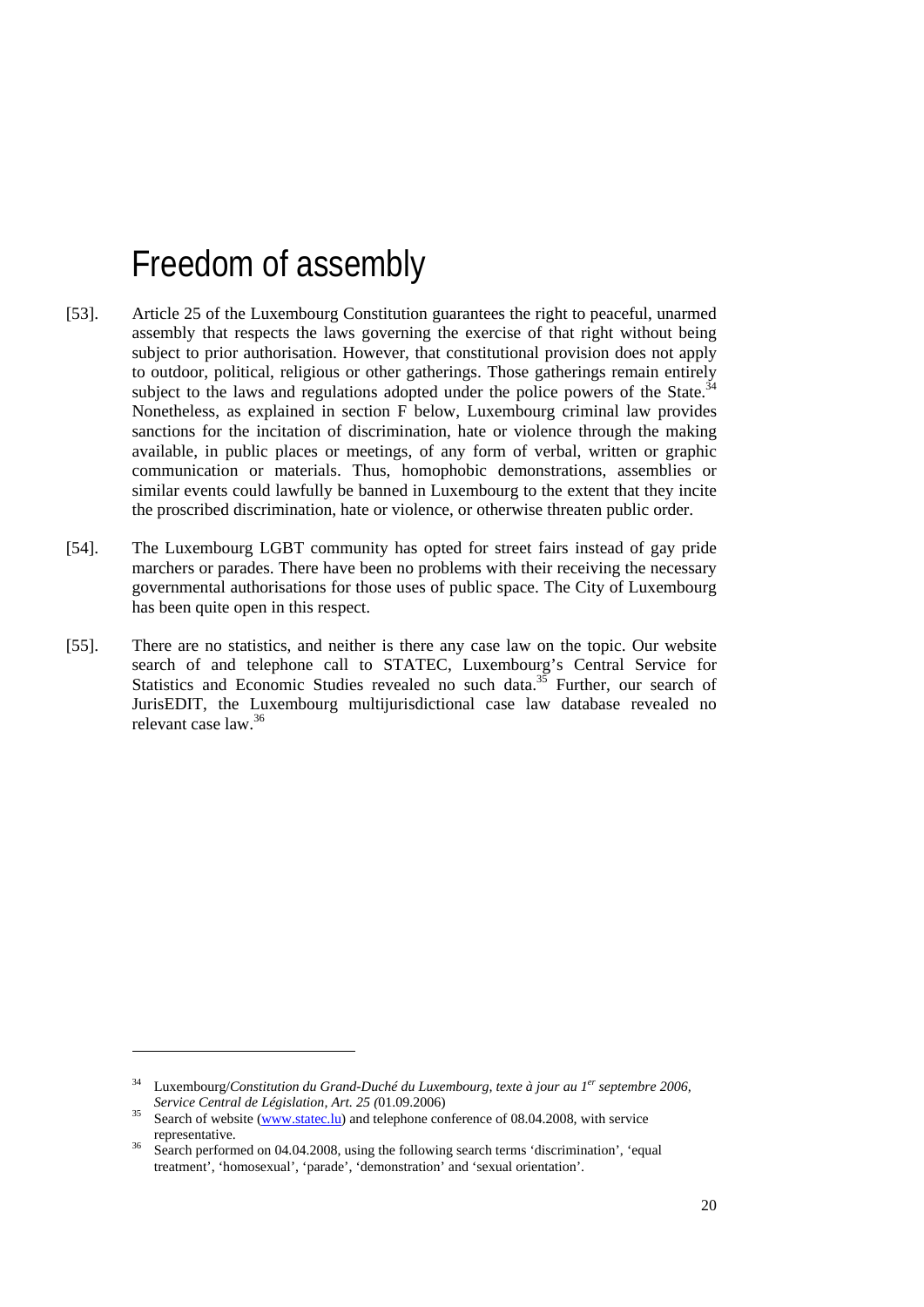## E. Criminal law

- [56]. Luxembourg's Criminal Code provides for imprisonment of eight (8) days to two (2) years and or a fine of 251 EUR to 25,000 EUR, when anyone through any form of verbal, written or graphic communication or materials that are made available in public places or meetings, incites discrimination, hate or violence against a natural or legal person or a group or community of persons. This also includes the incitation of discrimination, hate or violence that relates to the furnishing of a good or service, impedes access to employment and vocational training, or the normal exercise of one's employment based on sexual orientation. Anyone who belongs to an organization the purpose of which is to commit one of those acts is also subject to that punishment, as is anyone who prints or causes to be printed, circulated in Luxembourg, or put in the mail, the any type of image, written or spoken communication or materials with the same effect.
- [57]. The Criminal Code also provides that any defamation of gravesites and corpses because of a supposed or real membership or non-membership of the deceased in an particular ethnicity, nation, race or religion, is punishable by imprisonment of six (6) months to three (3) years and/or a fine of 251 EUR to 37,500 EUR. The gravesite and corpse defamation provision does not specifically include sexual orientation as a basis for these heightened sanctions, so any gravesite or corpse defamation carried out because of the deceased's sexual orientation would fall under the regularly applicable provision. That provision provides for imprisonment of one (1) month to two (2) years and a fine of 251 EUR to 25,000 EUR. However, if the gravesite defamation is accompanied by defamation of the corpse, the crime would be punishable by imprisonment of three (3) years and a fine of 37,500 EUR, the equivalent of the maximum heightened penalty for the discriminatorily-motivated defamation cited above.<sup>37</sup> The Criminal Code table of contents lists these crimes under racial discrimination.
- [58]. The civil and criminal law provisions relating to harassment are discussed above.
- [59]. There are no statistics, and neither is there any case law on the topic at this time. It appears, however, that because the homosexual community decreasingly frequents public areas such as parks, there are less homophobic-motivated beatings, for example. Contrary to earlier practices among the LGBT populations, the "younger generation" engages in activities in places other than public areas. Our website search of and telephone call to STATEC, Luxembourg's Central Service for Statistics and Economic Studies revealed no such data. The information on actions adjudicated is presented in the aggregate and classified solely by adjudicating body and type of action (e.g., civil, commercial or criminal).<sup>38</sup> Further, our search of

<sup>37</sup> Luxembourg/*Code Pénal Grand-Duché de Luxembourg*, 01.09.2007, Arts. 453-455, 457-1 and 457- 2 (01.09.2007)<br>Search of website (www.statec.lu) and telephone conference of 08.04.2008, with service

representative.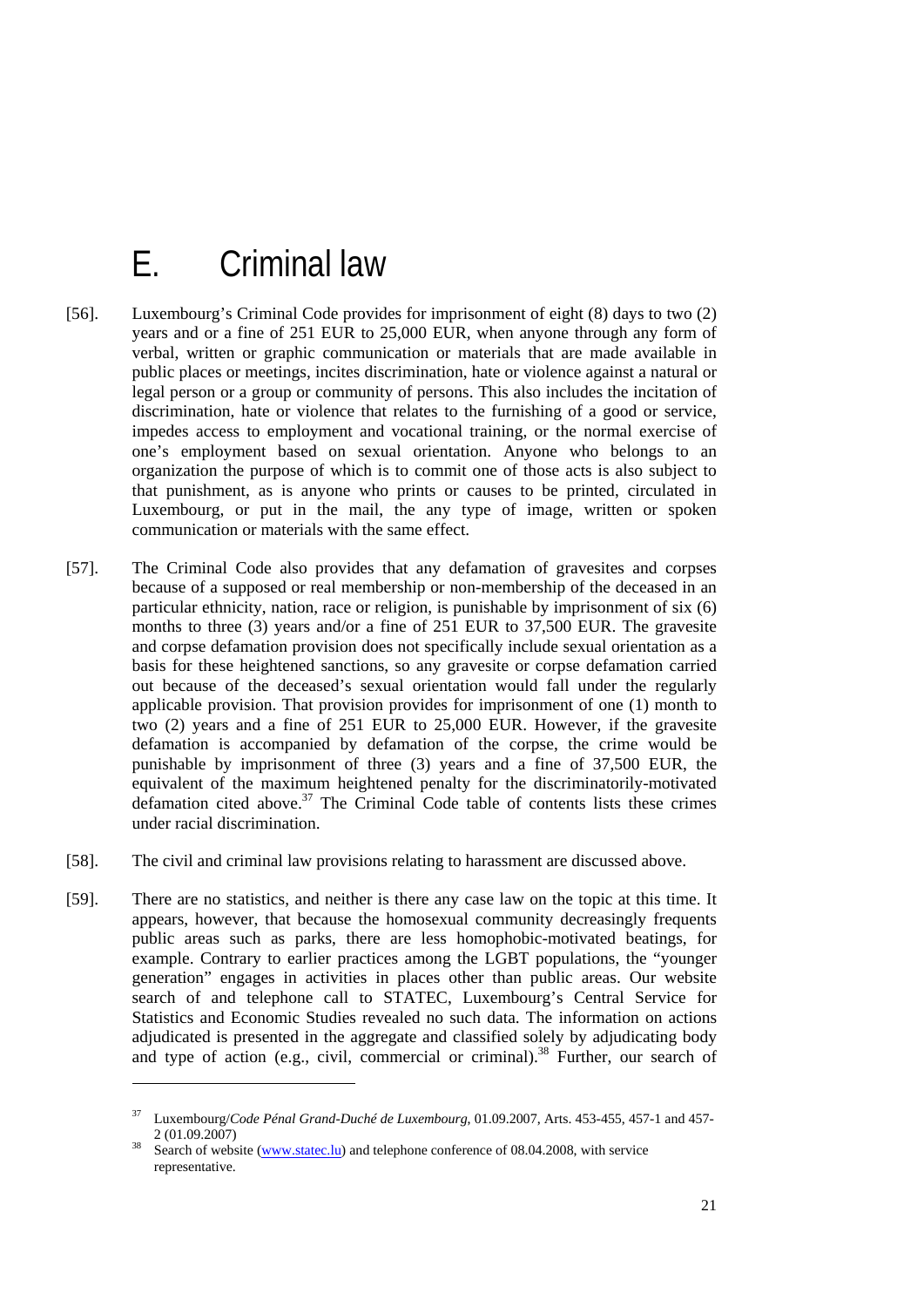JurisEDIT, the Luxembourg multijurisdictional case law database revealed no case  $law<sup>39</sup>$ 

[60]. Luxembourg law neither includes nor excludes homophobic hate crimes, thus the issue would be left to the court's interpretation. Luxembourg has no legal provisions specifically making homophobic discrimination an aggravating factor in the punishment of a crime, as in the neighbouring countries of France and Germany. However, as mentioned above, the Criminal Code now provides sanctions for inciting discrimination, hate or violent crimes based on sexual orientation discrimination. There is currently no jurisprudence on the issue. Neither are there any statistics. Our website search of and telephone call to STATEC, Luxembourg's Central Service for Statistics and Economic Studies revealed no such data.<sup>40</sup> Further, our search of JurisEDIT, the Luxembourg multijurisdictional case law database revealed no case law.41

 $39$  Search performed on 04.04.2008, using the following search terms "discrimination", "equal

treatment", "homosexual" and "sexual orientation".<br>40 Search of website (www.statec.lu) and telephone conference of 08.04.2008, with service representative.

representative. 41 Search performed on 04.04.2008, using the following search terms 'discriminatio', 'equal treatment', 'homosexual' and 'sexual orientation'.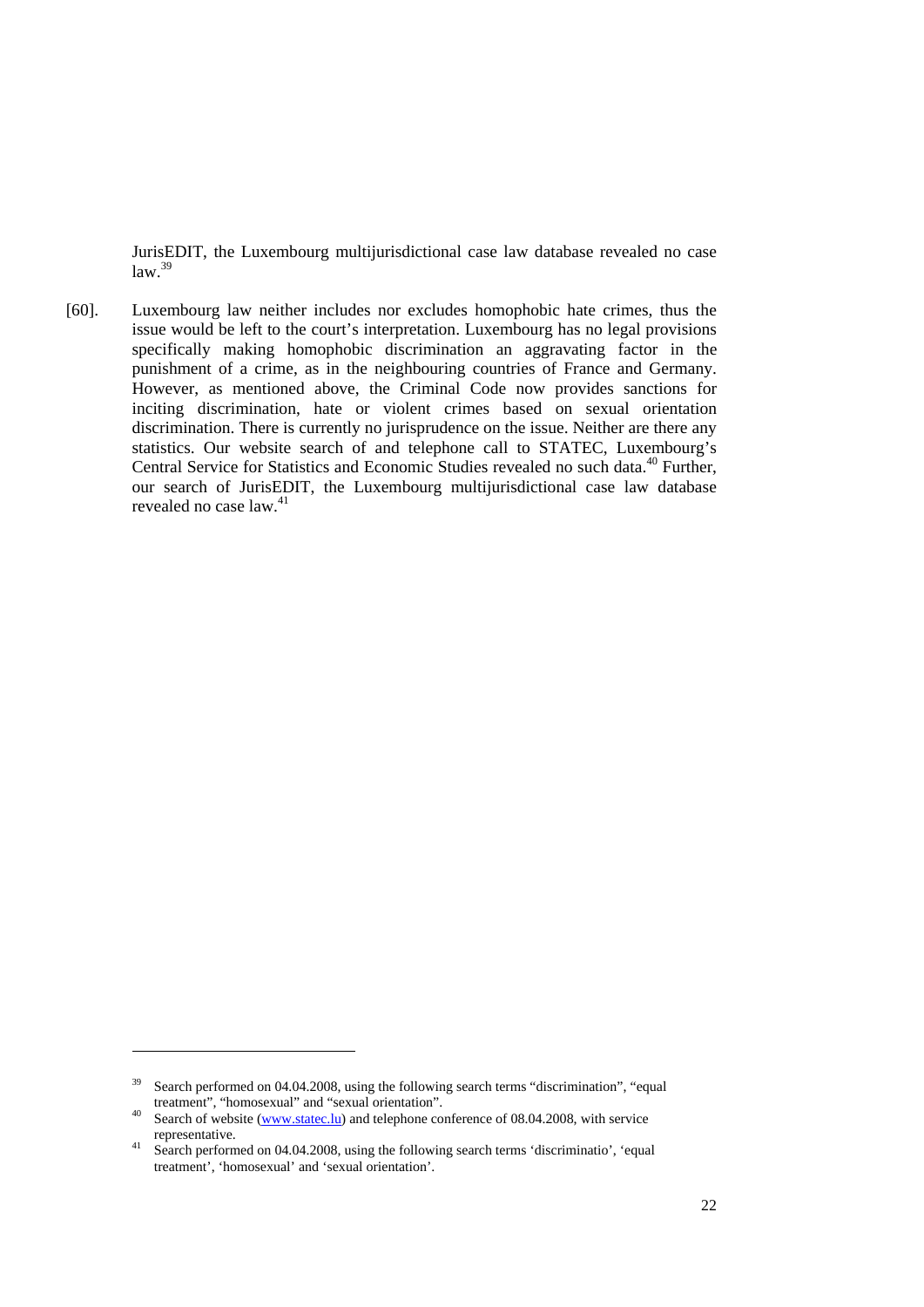## F. Transgender issues

- [61]. Transgender issues are not specifically addressed under Luxembourg law. If they are interpreted to be included in the Employment Directive's broad definition of sexual orientation as implemented in Luxembourg legislation, they would effectively be dealt with. If not, then only the criminal law provisions would apply, as transgender individuals would be considered as belonging to a particular social group. There are neither statistics, nor is there any case law to provide guidance on the issue at this time. Our website search of and telephone call to STATEC, Luxembourg's Central Service for Statistics and Economic Studies revealed no such data.<sup>42</sup> Further, our search of JurisEDIT, the Luxembourg multijurisdictional case law database revealed no case law.<sup>43</sup>
- [62]. The legislation discussed above has as yet no particular applicability to transgender individuals, and there is no legislation that specifically affects those individuals. There are neither statistics, nor is there any case law to provide guidance on the issue at this time. Our website search of and telephone call to STATEC, Luxembourg's Central Service for Statistics and Economic Studies revealed no such data.<sup>44</sup> Further, our search of JurisEDIT, the Luxembourg multijurisdictional case law database revealed no case law.45
- [63]. According to the information gathered in an informal context, Luxembourg has no doctors specialised or experienced in any form of gender reassignment surgery. Thus, a Luxembourg national would be forced to seek that surgery outside of Luxembourg. First, however, the individual would be required to undergo psychiatric evaluation and treatment in order to request that the surgery be paid for by the Luxembourg healthcare system. Once an affirmative response is received, the individual would usually go to Belgium or Germany, and to a lesser extent France. Following the surgery, the individual would undergo psychological treatment with the foreign medical team as a member of the newly-assigned sex.
- [64]. Concurrently with this treatment, the individual would attempt to change his/her identity under Luxembourg law. However, there are no legal provisions specifically addressing this issue to be applied by the Luxembourg Civil Status and Population Administration (*Etat civil et population du Luxembourg*). The most urgently needed provisions are those allowing a change of sex and name on public records.

<sup>&</sup>lt;sup>42</sup> Search of website (www.statec.lu) and telephone conference of 08.04.2008, with service

representative.<br><sup>43</sup> Search performed on 04.04.2008, using the following search terms 'discrimination', 'equal treatment', 'transsexual', 'transgender' and 'sexual orientation'.<br>44 Search of website (www.statec.lu) and telephone conference of 08.04.2008, with service

representative.<br>Search performed on 04.04.2008, using the following search terms 'discrimination', 'equal

treatment', 'transsexual', 'transgender' and 'sexual orientation'.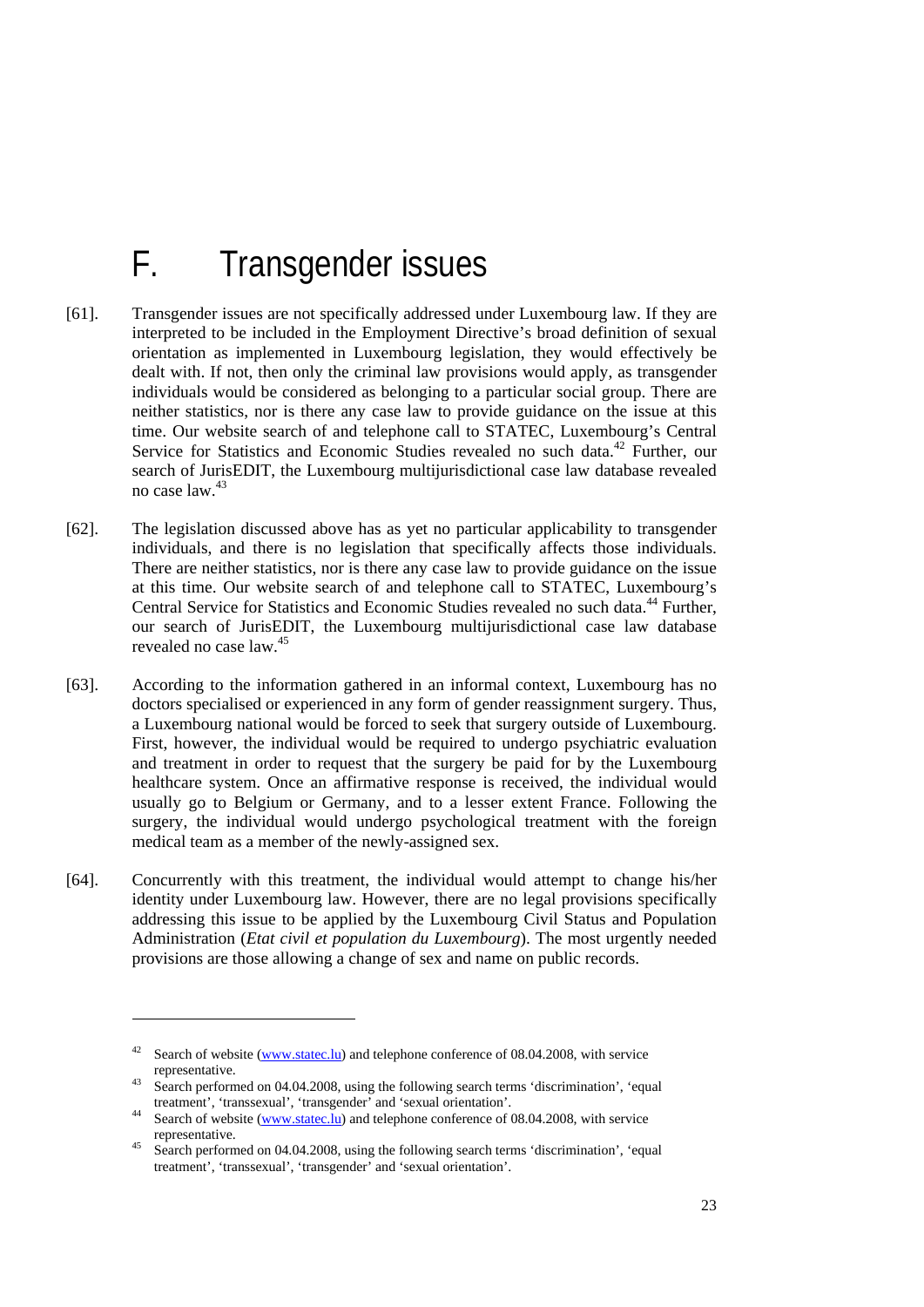# G. Miscellaneous

- [65]. Generally, the LGBT community is concerned with having rights equal to those of heterosexuals. Those rights would best be given if same-sex marriage were authorized in Luxembourg, and if joint adoption by the two same-sex spouses were authorized, CIGAL would petition the Ombudsman for the rights of the child in this respect.
- [66]. As mentioned above, the LGBT community still prefers to limit its visibility, thus statistics will likely not be available any time soon.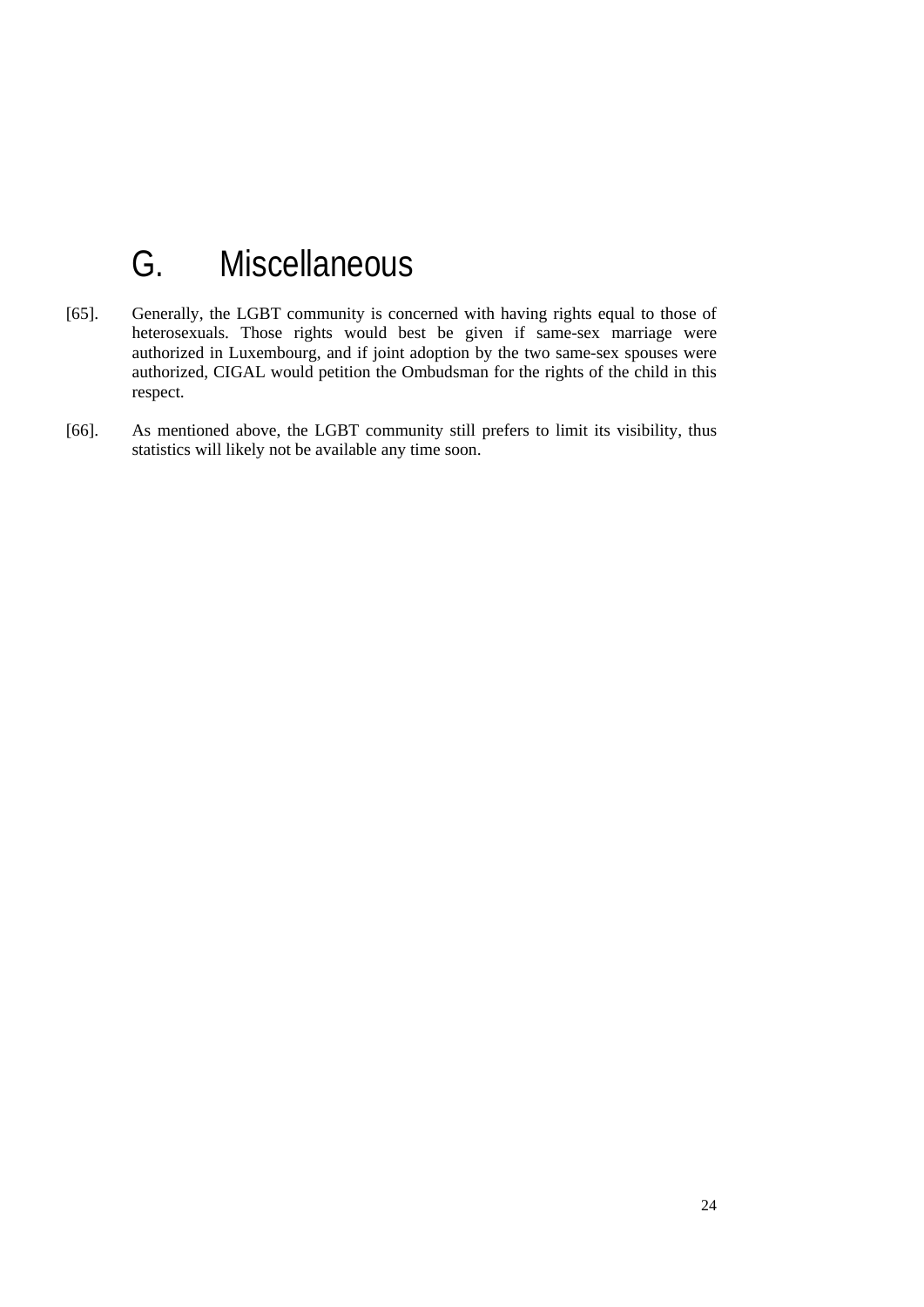# H. Good practices

- [67]. According to the Government Commission for Foreigners, good practices include employment of transsexuals in the public service and assimilated sectors; the positive reactions of co-workers when a colleague decides to come out in the workplace; and employers' inviting all employees and their *partners*, as opposed to the employees and their *spouses*, to the year-end meal.<sup>46</sup> These practices all represent a marked change from traditional patterns of behaviour. Formerly, transsexuals would not have readily been employed in the public service sector. Moreover, an employee would never have dared to come out in the workplace. And finally, when employers traditionally invited all employees and their *spouses* only to the year-end meal, the employee involved in a same-sex relationship participate in the meal alone.
- [68]. While the good practices may appear on paper to develop tolerance in Luxembourg, the reality is that in practice this is not necessarily the case. However, at the end of the day, it appears to be the professional capabilities of an individual that govern his or her employment situation.

-

<sup>46</sup> Government Commission for Foreigners (2005) *Discrimination at work*, *Summarised version*, p.69, available at http://www.cge.etat.lu/ (5 February 2007).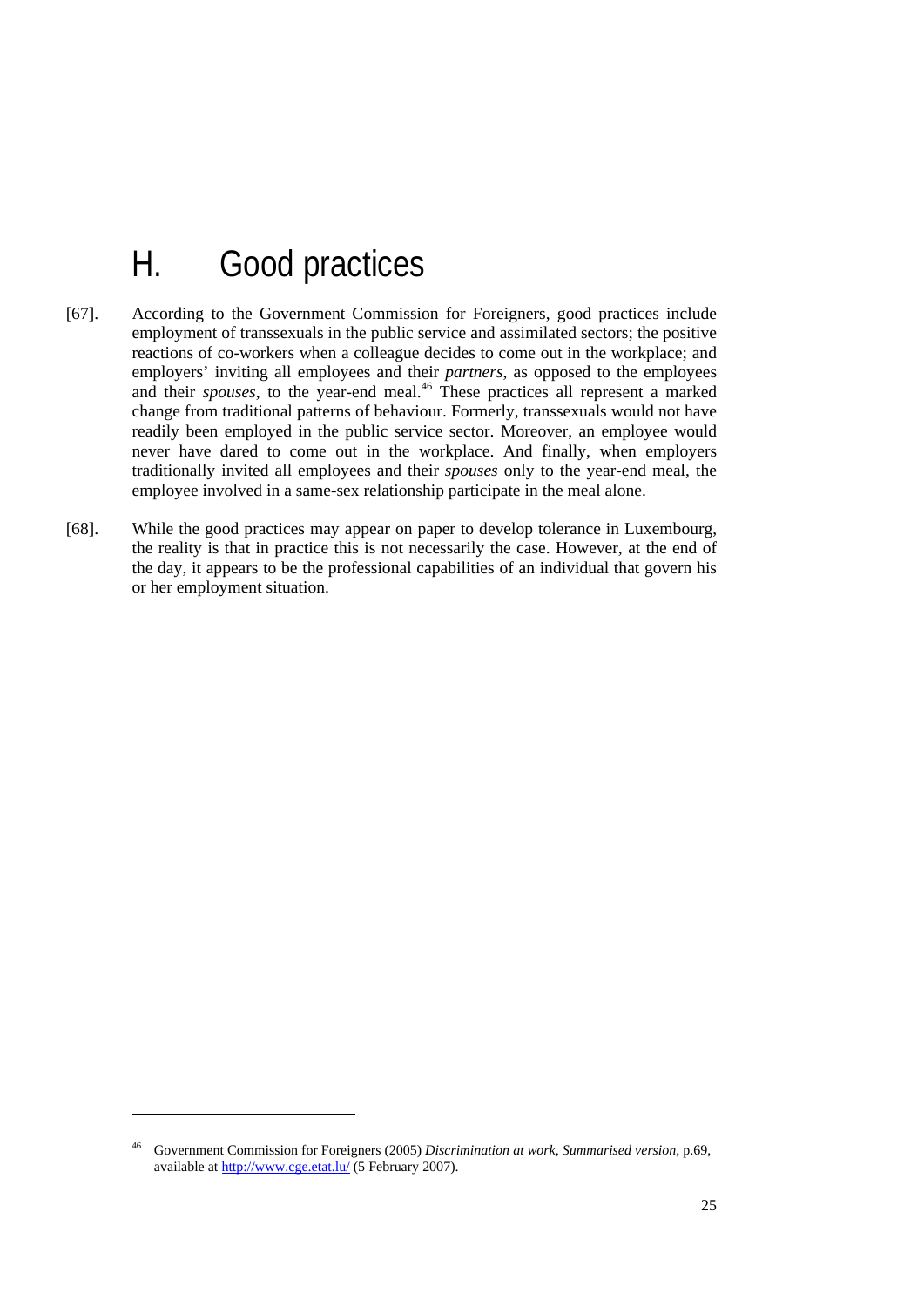## Annex 1 – Case law

#### **Chapter A, the interpretation and/or implementation of Employment Equality Directive 2000/78/EC, case 1**

| Case title                                                                                                                       | <b>NONE AVAILABLE</b> |
|----------------------------------------------------------------------------------------------------------------------------------|-----------------------|
| Decision date                                                                                                                    |                       |
| Reference details (type and<br>title of court/body; in original<br>language and English [official<br>translation, if available]) |                       |
| Key facts of the case<br>$(max. 500 \text{ chars})$                                                                              |                       |
| Main<br>reasoning/argumentation<br>$(max. 500 \text{ chars})$                                                                    |                       |
| Key issues (concepts,<br>interpretations) clarified by<br>the case (max. 500 chars)                                              |                       |
| Results (sanctions) and key<br>consequences or implications<br>of the case (max. 500 chars)                                      |                       |

DISCLAIMER: This study has been commissioned as background material for a comparative report on homophobia and discrimination on grounds of sexual orientation by the European Union Agency for Fundamental Rights. The views expressed here do not necessarily reflect the views or the official position of the FRA. The study is made publicly available for information purposes only and does not constitute legal advice or legal opinion.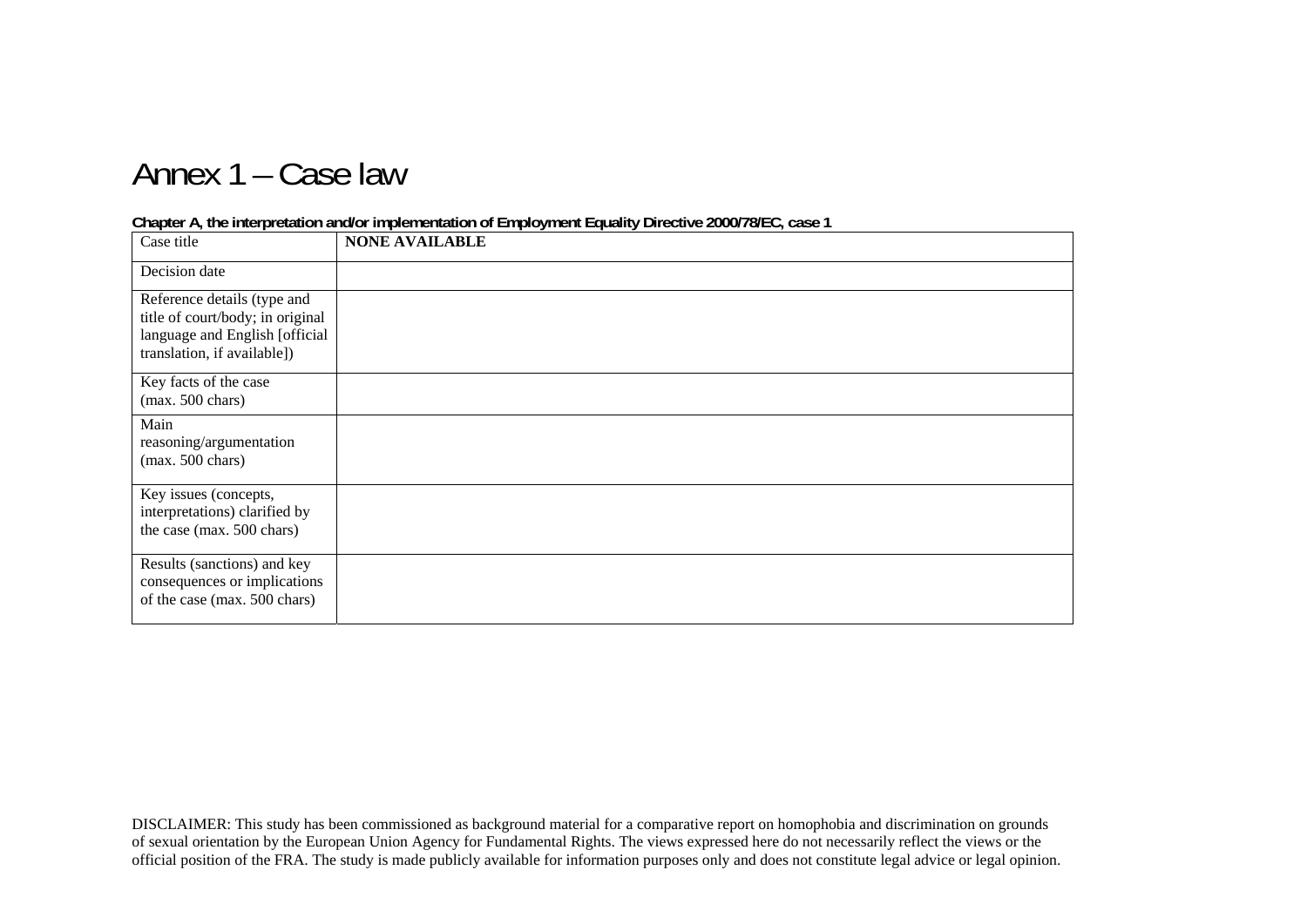| Case title                                                                                                                       | <b>NONE AVAILABLE</b> |
|----------------------------------------------------------------------------------------------------------------------------------|-----------------------|
| Decision date                                                                                                                    |                       |
| Reference details (type and<br>title of court/body; in original<br>language and English [official<br>translation, if available]) |                       |
| Key facts of the case<br>$(max. 500 \text{ chars})$                                                                              |                       |
| Main<br>reasoning/argumentation<br>$(max. 500 \text{ chars})$                                                                    |                       |
| Key issues (concepts,<br>interpretations) clarified by<br>the case (max. 500 chars)                                              |                       |
| Results (sanctions) and key<br>consequences or implications<br>of the case (max. 500 chars)                                      |                       |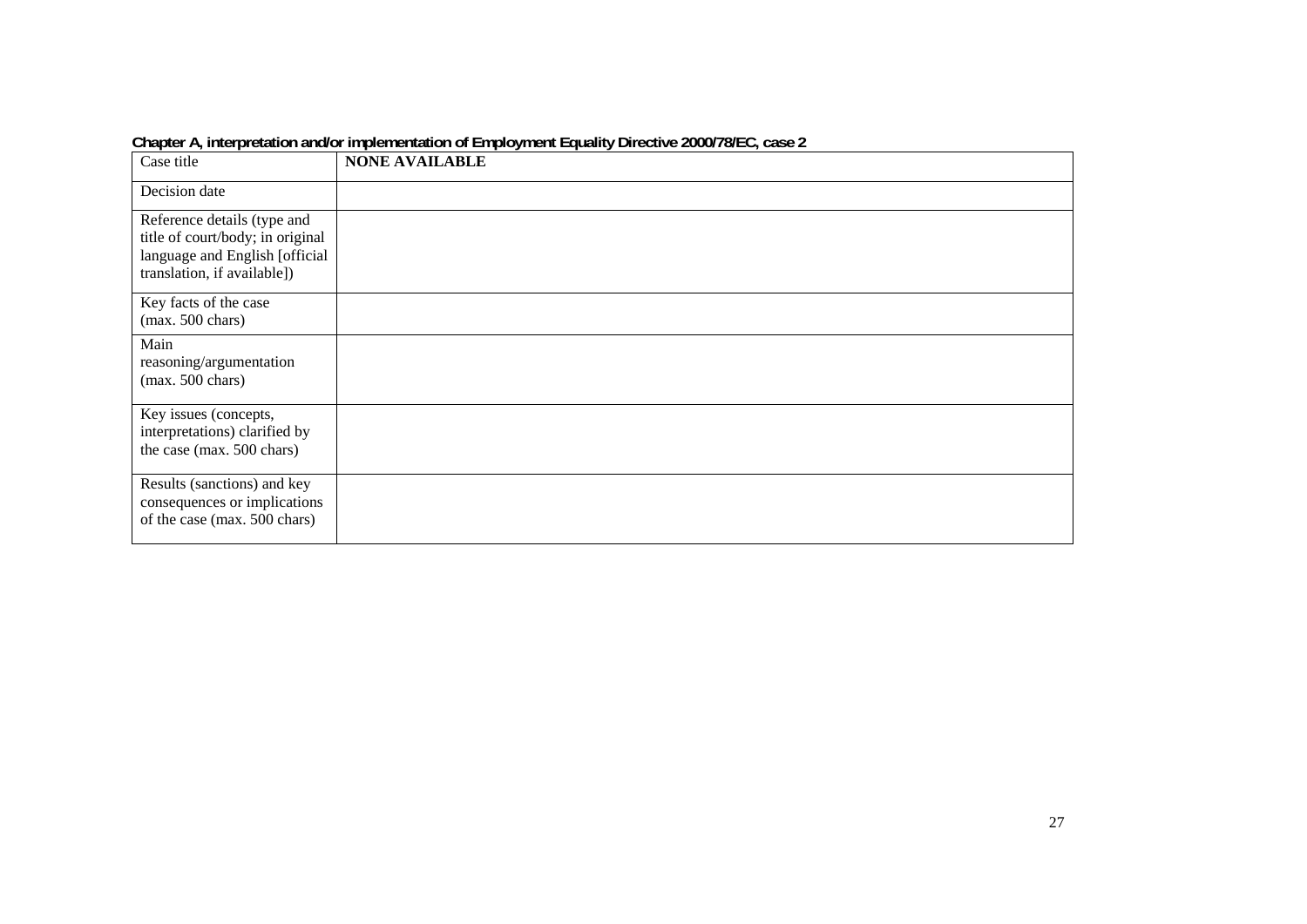| Case title                                                                                                                       | <b>NONE AVAILABLE</b> |
|----------------------------------------------------------------------------------------------------------------------------------|-----------------------|
| Decision date                                                                                                                    |                       |
| Reference details (type and<br>title of court/body; in original<br>language and English [official<br>translation, if available]) |                       |
| Key facts of the case<br>$(max. 500 \text{ chars})$                                                                              |                       |
| Main<br>reasoning/argumentation<br>$(max. 500 \text{ chars})$                                                                    |                       |
| Key issues (concepts,<br>interpretations) clarified by<br>the case (max. 500 chars)                                              |                       |
| Results (sanctions) and key<br>consequences or implications<br>of the case (max. 500 chars)                                      |                       |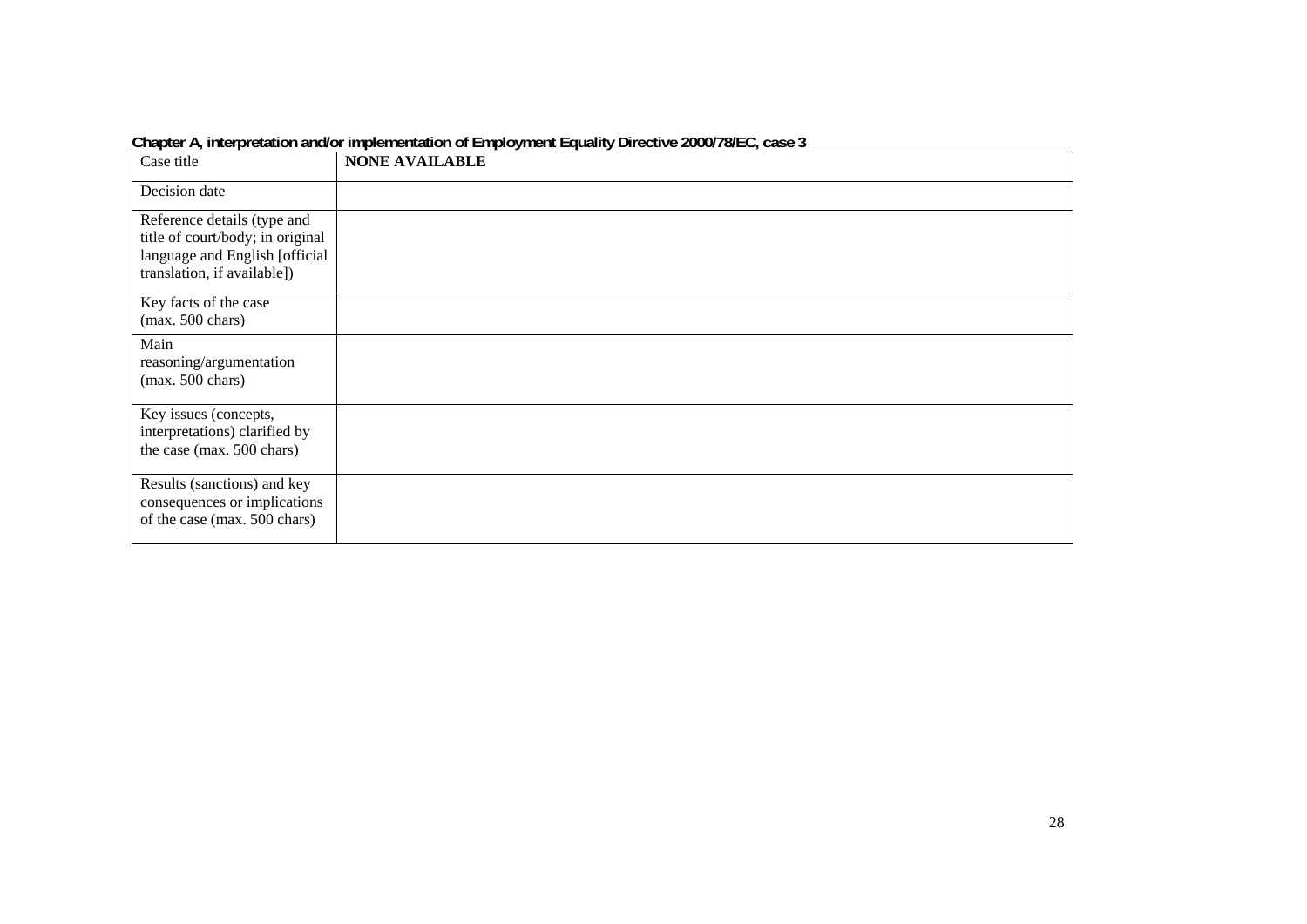| Case title                                                                                                                       | <b>NONE AVAILABLE</b> |
|----------------------------------------------------------------------------------------------------------------------------------|-----------------------|
| Decision date                                                                                                                    |                       |
| Reference details (type and<br>title of court/body; in original<br>language and English [official<br>translation, if available]) |                       |
| Key facts of the case<br>$(max. 500 \text{ chars})$                                                                              |                       |
| Main<br>reasoning/argumentation<br>$(max. 500 \text{ chars})$                                                                    |                       |
| Key issues (concepts,<br>interpretations) clarified by<br>the case (max. 500 chars)                                              |                       |
| Results (sanctions) and key<br>consequences or implications<br>of the case (max. 500 chars)                                      |                       |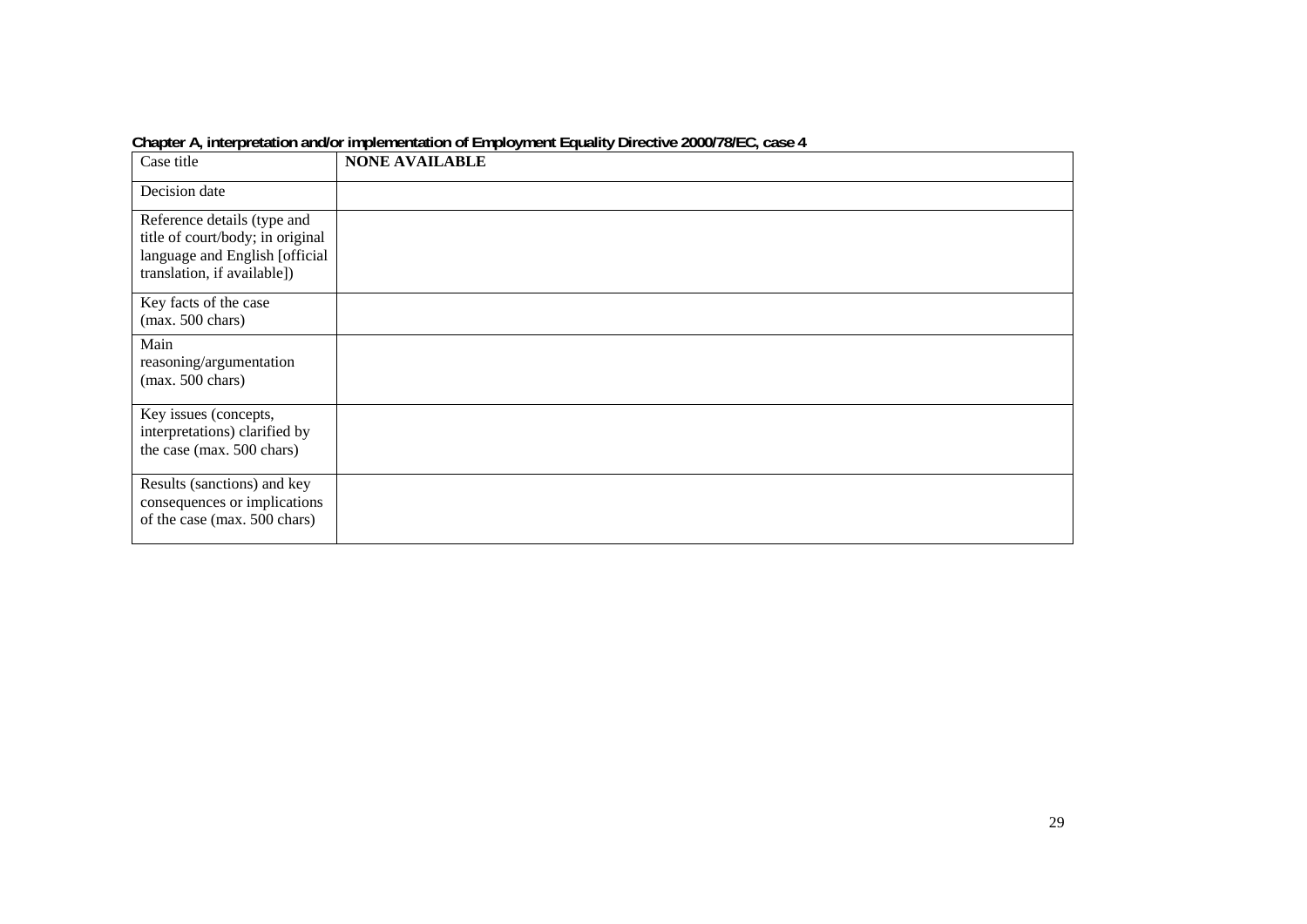| Case title                                                                                                                       | <b>NONE AVAILABLE</b> |
|----------------------------------------------------------------------------------------------------------------------------------|-----------------------|
| Decision date                                                                                                                    |                       |
| Reference details (type and<br>title of court/body; in original<br>language and English [official<br>translation, if available]) |                       |
| Key facts of the case<br>$(max. 500 \text{ chars})$                                                                              |                       |
| Main<br>reasoning/argumentation<br>$(max. 500 \text{ chars})$                                                                    |                       |
| Key issues (concepts,<br>interpretations) clarified by<br>the case (max. 500 chars)                                              |                       |
| Results (sanctions) and key<br>consequences or implications<br>of the case (max. 500 chars)                                      |                       |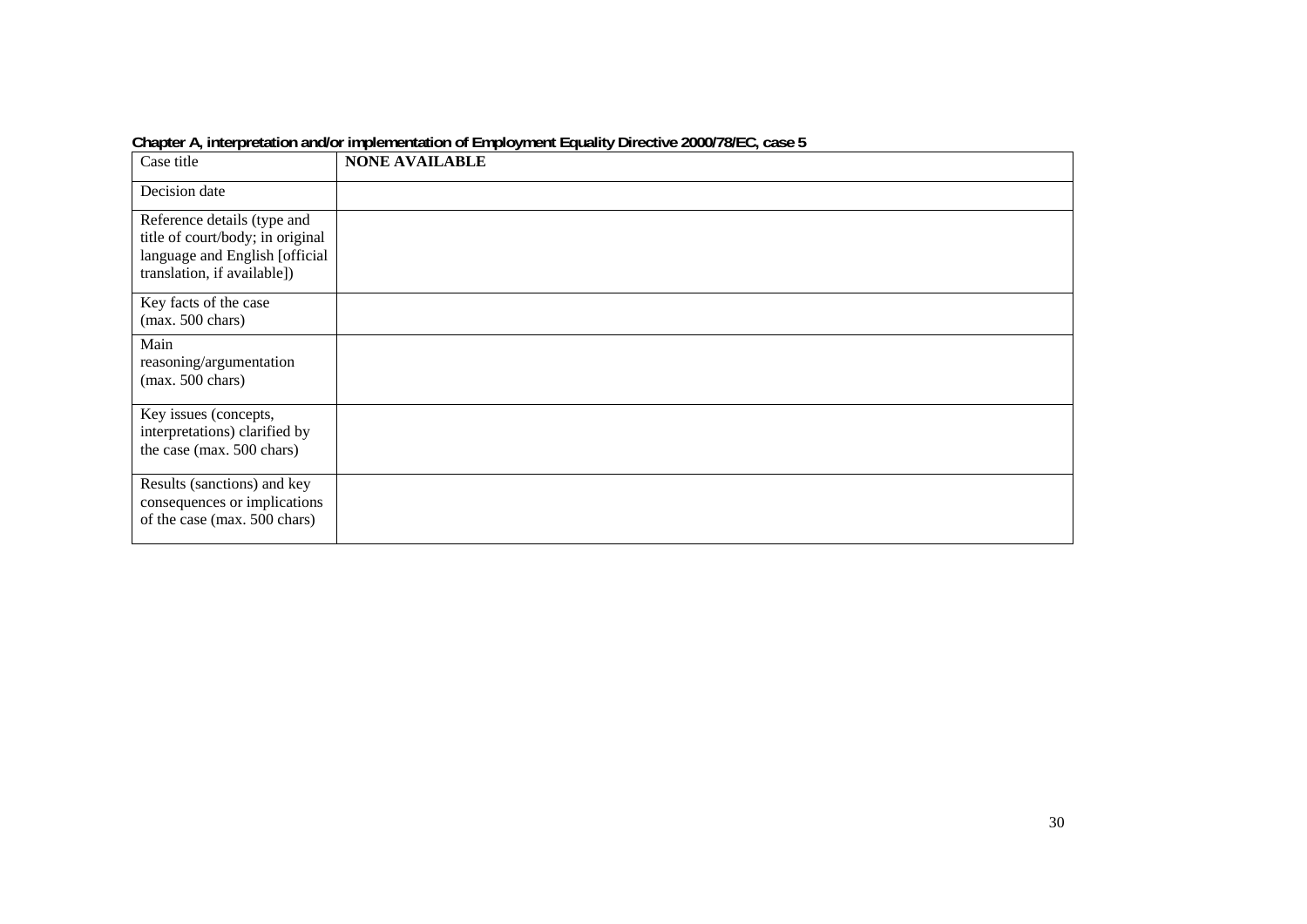| Case title                                                                                                                       | <b>NONE AVAILABLE</b> |
|----------------------------------------------------------------------------------------------------------------------------------|-----------------------|
| Decision date                                                                                                                    |                       |
| Reference details (type and<br>title of court/body; in original<br>language and English [official<br>translation, if available]) |                       |
| Key facts of the case<br>$(max. 500 \text{ chars})$                                                                              |                       |
| Main<br>reasoning/argumentation<br>$(max. 500 \text{ chars})$                                                                    |                       |
| Key issues (concepts,<br>interpretations) clarified by<br>the case (max. 500 chars)                                              |                       |
| Results (sanctions) and key<br>consequences or implications<br>of the case (max. 500 chars)                                      |                       |

**Chapter B, Freedom of movement, case law relevant to Directive 2004/38/EC, case 1**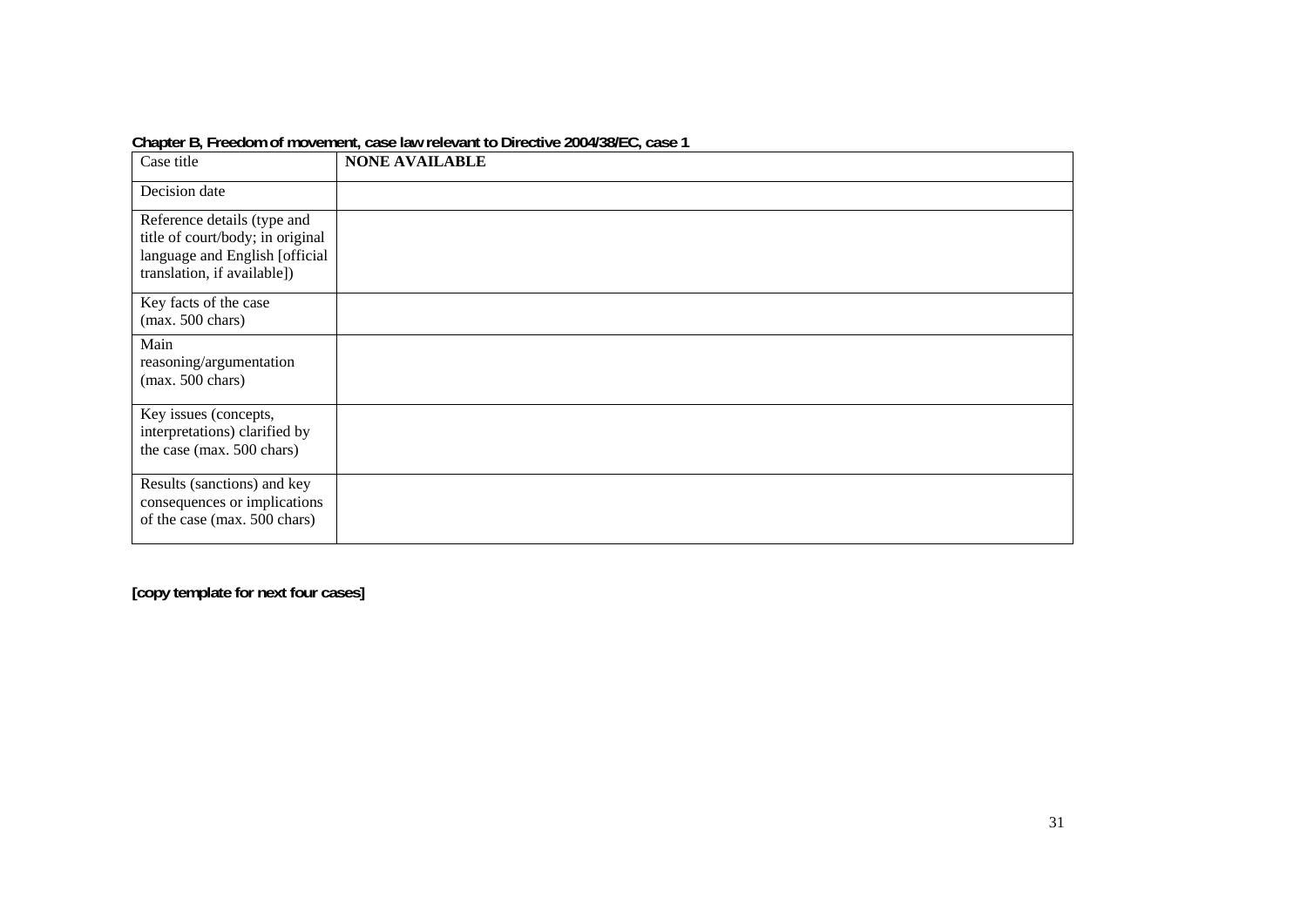| -- - <i>-</i> - - - <i>j</i>                                                                                                     |                                                                                                                                                                                                                                                                                                                                                                                                                                                                                                                                                                                                                                                                                             |
|----------------------------------------------------------------------------------------------------------------------------------|---------------------------------------------------------------------------------------------------------------------------------------------------------------------------------------------------------------------------------------------------------------------------------------------------------------------------------------------------------------------------------------------------------------------------------------------------------------------------------------------------------------------------------------------------------------------------------------------------------------------------------------------------------------------------------------------|
| Case title                                                                                                                       | Appeal by Mr. X against two Foreign Affair and Immigration Minister decisions on refugee claim (Recours formé<br>par Monsieur ,  contre deux decisions du ministre des Affaires étrangères et de l'immigration en matière de<br>refugié)                                                                                                                                                                                                                                                                                                                                                                                                                                                    |
| Decision date                                                                                                                    | 03.05.2007                                                                                                                                                                                                                                                                                                                                                                                                                                                                                                                                                                                                                                                                                  |
| Reference details (type and<br>title of court/body; in original<br>language and English [official<br>translation, if available]) | Grand Duchy of Luxembourg Administrative Tribunal, docket number 22023 (Tribunal administrative du Grand-<br>Duché de Luxembourg, Numéro 22023 de rôle)                                                                                                                                                                                                                                                                                                                                                                                                                                                                                                                                     |
| Key facts of the case<br>$(max. 500 \text{ chars})$                                                                              | In 2006, a Nigerian homosexual male requested international protection in Luxembourg, after having been brutally<br>beaten and imprisoned by his family when he declared his homosexuality. The family had been trying to get him to<br>marry a girl from his rural community. At that time, he was in a relationship with a foreigner and did not wish to<br>marry the girl. The man with whom he had entered into a relationship arranged for the Nigerian man to leave<br>Nigeria and come to Europe. The Nigerian man then requested asylum or subsidiary protection in Luxembourg.                                                                                                     |
| Main<br>reasoning/argumentation<br>$(max. 500 \text{ chars})$                                                                    | The Nigerian was denied international protection in Luxembourg. The administrative tribunal ruled that he did not<br>prove persecution other than that by his own family, and that while Nigerian law forbids and criminally sanctions<br>homosexuality, the petitioner did not prove that he was at risk of any of the qualifying human rights violations by<br>the Nigerian government such that he could be granted asylum or subsidiary protection under Luxembourg law.<br>The decision further states that the individual did not fear persecution in the entire country and could therefore flee<br>his residence to live free from persecution in another part of his home country. |
| Key issues (concepts,<br>interpretations) clarified by<br>the case (max. 500 chars)                                              | Application/interpretation of the concept of persecution defined as a death penalty or execution; torture or<br>degrading or inhumane punishment or treatment; or, serious and individual threats to the person or life of a civilian<br>due to indiscriminate violence in the event of a domestic or international armed conflict.                                                                                                                                                                                                                                                                                                                                                         |
| Results (sanctions) and key<br>consequences or implications<br>of the case (max. 500 chars)                                      | The Nigerian man was denied international protection in Luxembourg.                                                                                                                                                                                                                                                                                                                                                                                                                                                                                                                                                                                                                         |

**Chapter C, Asylum and subsidiary protection, case law relevant to art 10/1/d of Council Directive 2004/83/EC, case 1**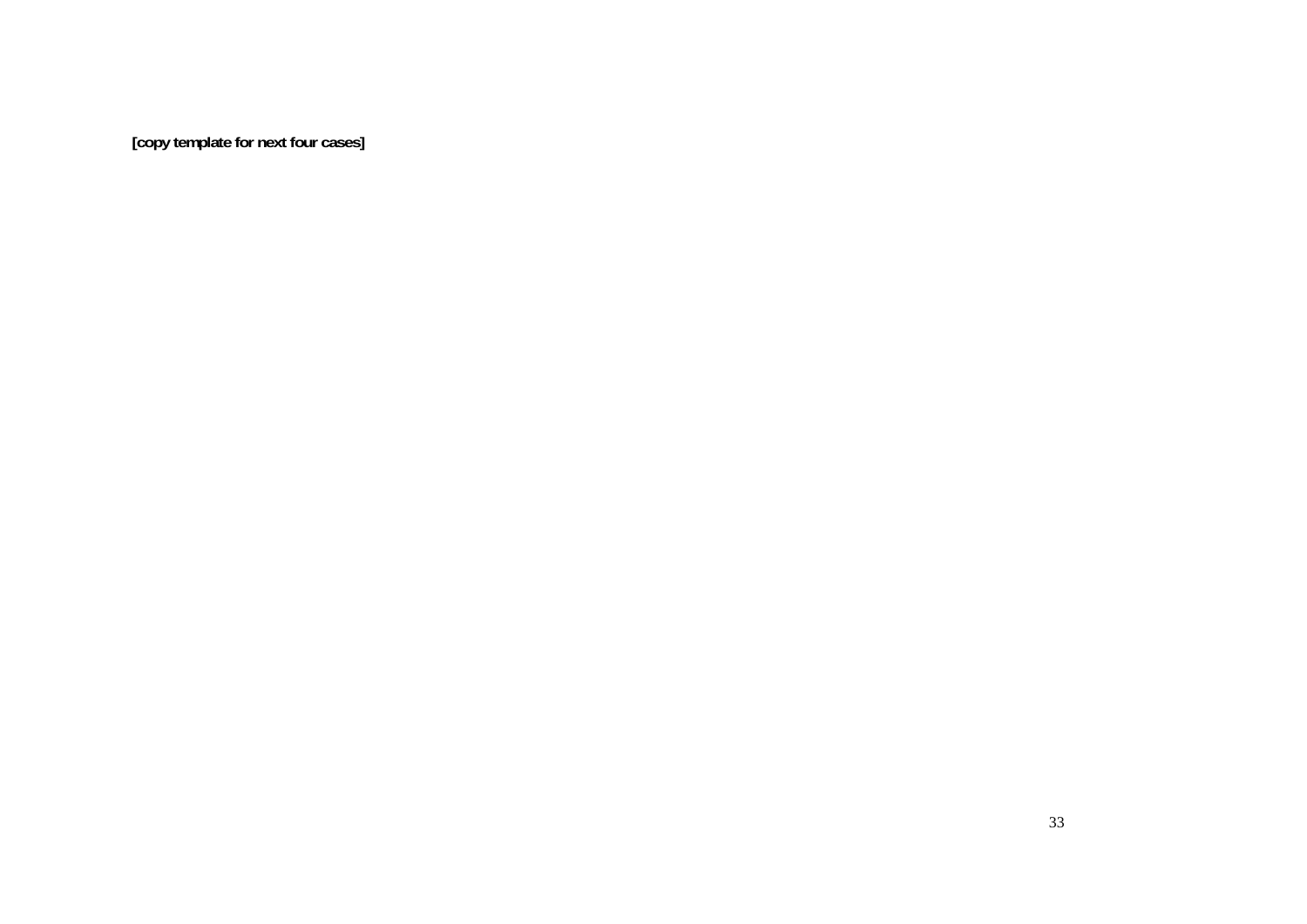| Case title                                                                                                                       | <b>NONE AVAILABLE</b> |
|----------------------------------------------------------------------------------------------------------------------------------|-----------------------|
| Decision date                                                                                                                    |                       |
| Reference details (type and<br>title of court/body; in original<br>language and English [official<br>translation, if available]) |                       |
| Key facts of the case<br>$(max. 500 \text{ chars})$                                                                              |                       |
| Main<br>reasoning/argumentation<br>$(max. 500 \text{ chars})$                                                                    |                       |
| Key issues (concepts,<br>interpretations) clarified by<br>the case (max. 500 chars)                                              |                       |
| Results (sanctions) and key<br>consequences or implications<br>of the case (max. 500 chars)                                      |                       |

**Chapter C, Asylum and subsidiary protection, case law relevant to art 2/h of Council Directive 2004/83/EC, case 1**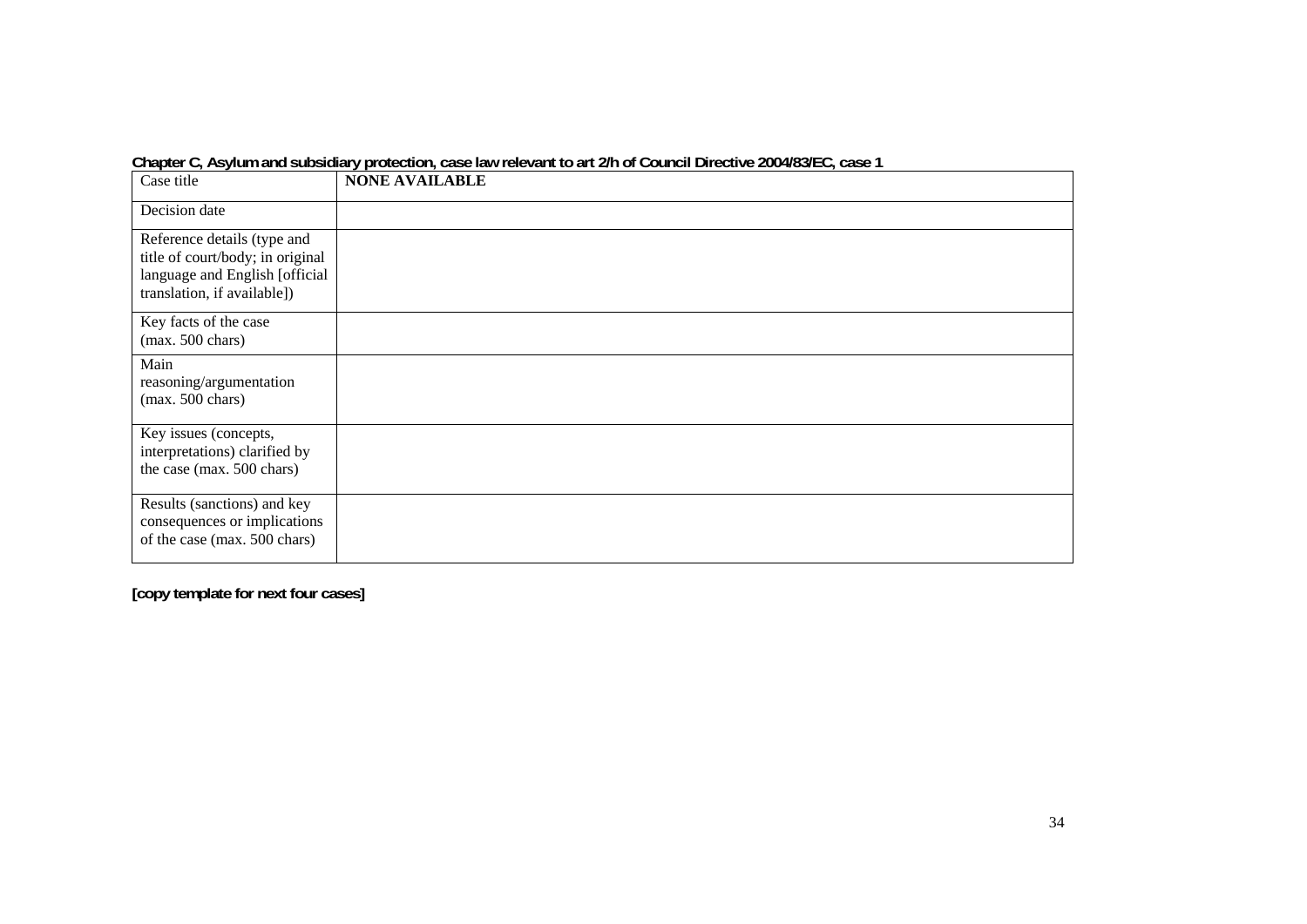| Case title                                                                                                                       | <b>NONE AVAILABLE</b> |
|----------------------------------------------------------------------------------------------------------------------------------|-----------------------|
| Decision date                                                                                                                    |                       |
| Reference details (type and<br>title of court/body; in original<br>language and English [official<br>translation, if available]) |                       |
| Key facts of the case<br>$(max. 500 \text{ chars})$                                                                              |                       |
| Main<br>reasoning/argumentation<br>$(max. 500 \text{ chars})$                                                                    |                       |
| Key issues (concepts,<br>interpretations) clarified by<br>the case (max. 500 chars)                                              |                       |
| Results (sanctions) and key<br>consequences or implications<br>of the case (max. 500 chars)                                      |                       |

**Chapter D, Family reunification, case law relevant to art 4/3 of the Council Directive 2003/86/EC, case 1**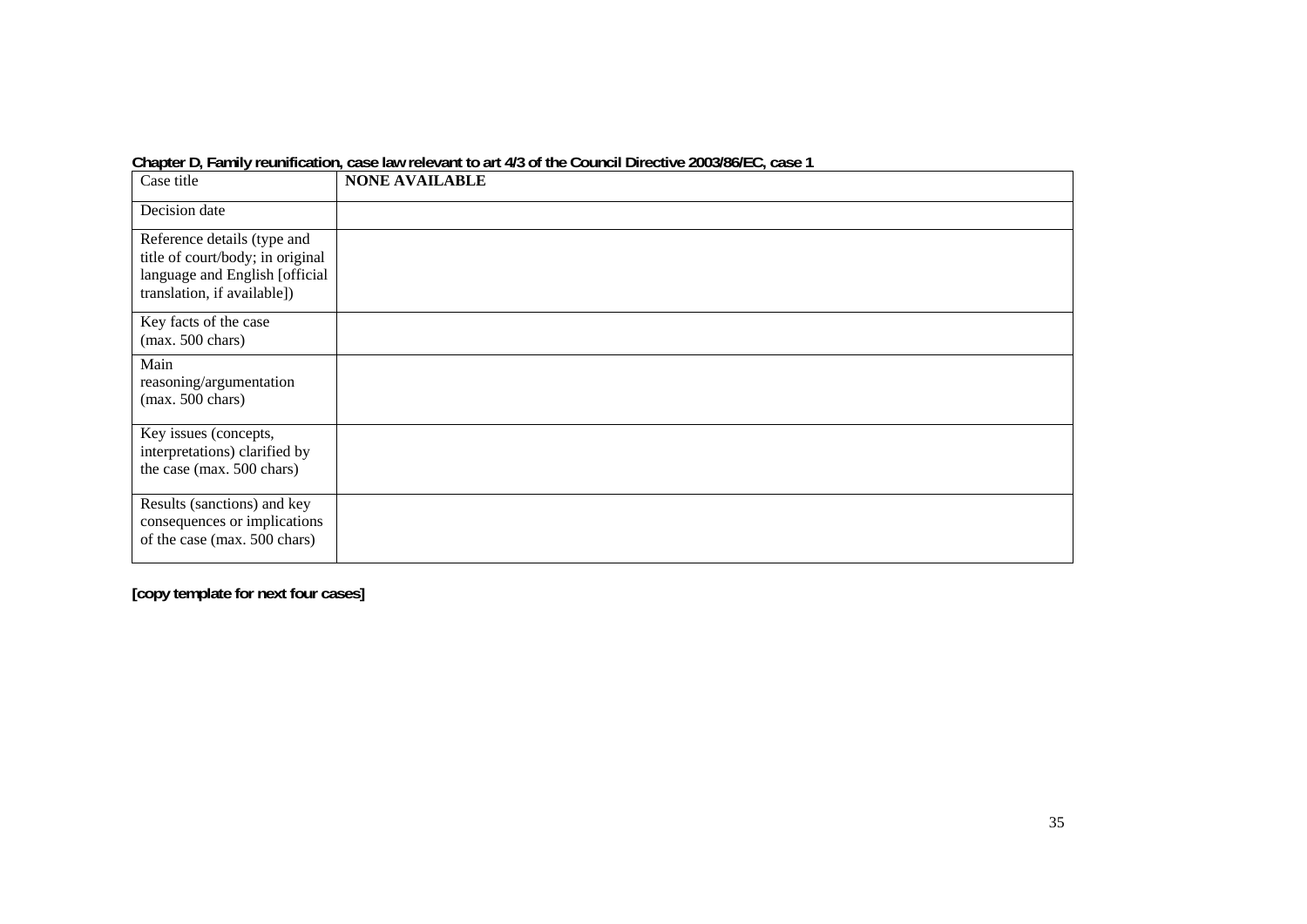| Case title                                                                                                                       | <b>NONE AVAILABLE</b> |
|----------------------------------------------------------------------------------------------------------------------------------|-----------------------|
| Decision date                                                                                                                    |                       |
| Reference details (type and<br>title of court/body; in original<br>language and English [official<br>translation, if available]) |                       |
| Key facts of the case<br>$(max. 500 \text{ chars})$                                                                              |                       |
| Main<br>reasoning/argumentation<br>$(max. 500 \text{ chars})$                                                                    |                       |
| Key issues (concepts,<br>interpretations) clarified by<br>the case (max. 500 chars)                                              |                       |
| Results (sanctions) and key<br>consequences or implications<br>of the case (max. 500 chars)                                      |                       |

**Chapter E, Freedom of assembly, case 1**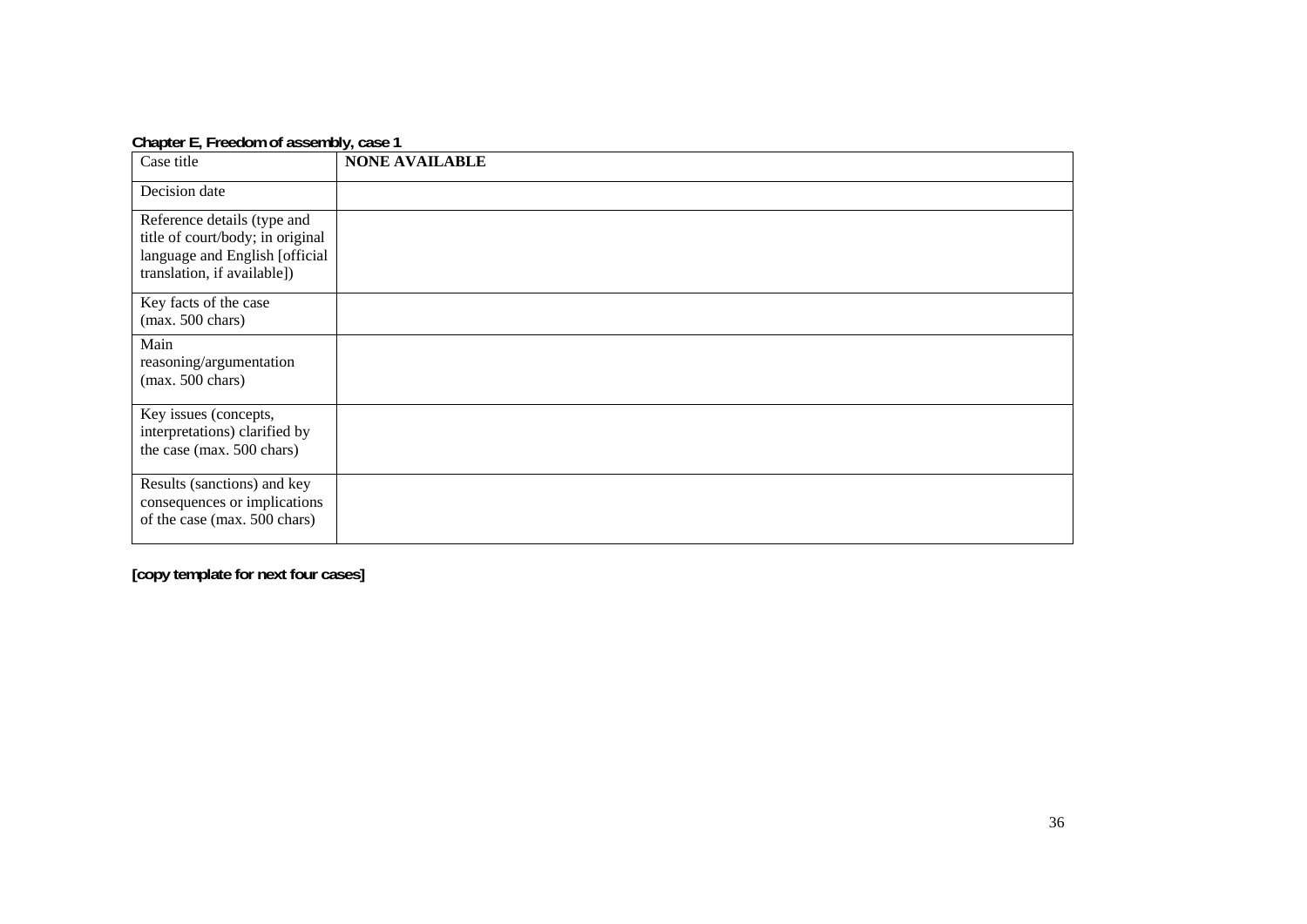#### **Chapter F, Hate speech, case 1**

| Case title                                                                                                                       | <b>NONE AVAILABLE</b> |
|----------------------------------------------------------------------------------------------------------------------------------|-----------------------|
| Decision date                                                                                                                    |                       |
| Reference details (type and<br>title of court/body; in original<br>language and English [official<br>translation, if available]) |                       |
| Key facts of the case<br>$(max. 500 \text{ chars})$                                                                              |                       |
| Main<br>reasoning/argumentation<br>$(max. 500 \text{ chars})$                                                                    |                       |
| Key issues (concepts,<br>interpretations) clarified by<br>the case (max. 500 chars)                                              |                       |
| Results (sanctions) and key<br>consequences or implications<br>of the case (max. 500 chars)                                      |                       |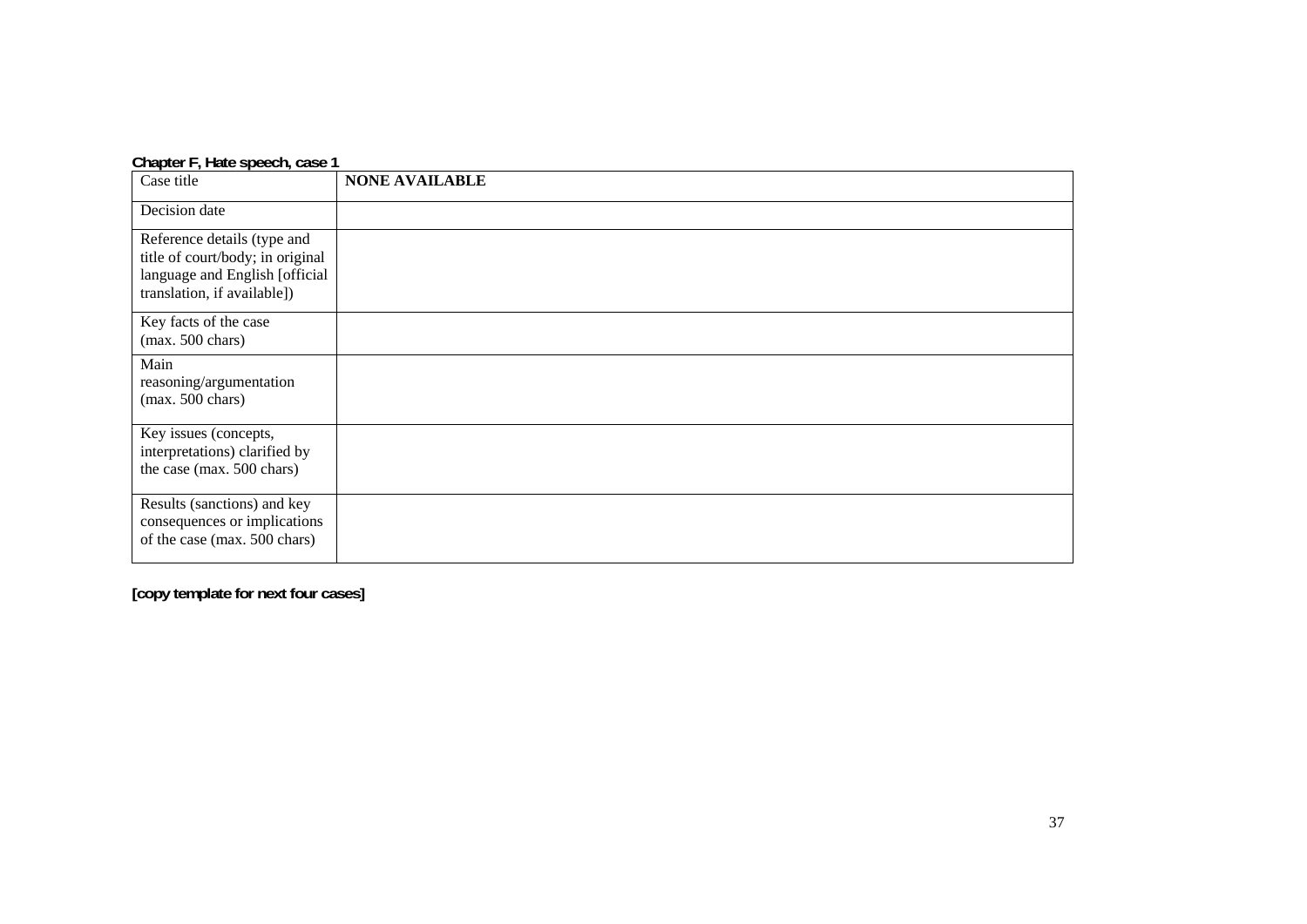| Chapter F, Hate crimes, case 1                                                                                                   |                       |
|----------------------------------------------------------------------------------------------------------------------------------|-----------------------|
| Case title                                                                                                                       | <b>NONE AVAILABLE</b> |
| Decision date                                                                                                                    |                       |
| Reference details (type and<br>title of court/body; in original<br>language and English [official<br>translation, if available]) |                       |
| Key facts of the case<br>$(max. 500 \text{ chars})$                                                                              |                       |
| Main<br>reasoning/argumentation<br>$(max. 500 \text{ chars})$                                                                    |                       |
| Key issues (concepts,<br>interpretations) clarified by<br>the case (max. 500 chars)                                              |                       |
| Results (sanctions) and key<br>consequences or implications<br>of the case (max. 500 chars)                                      |                       |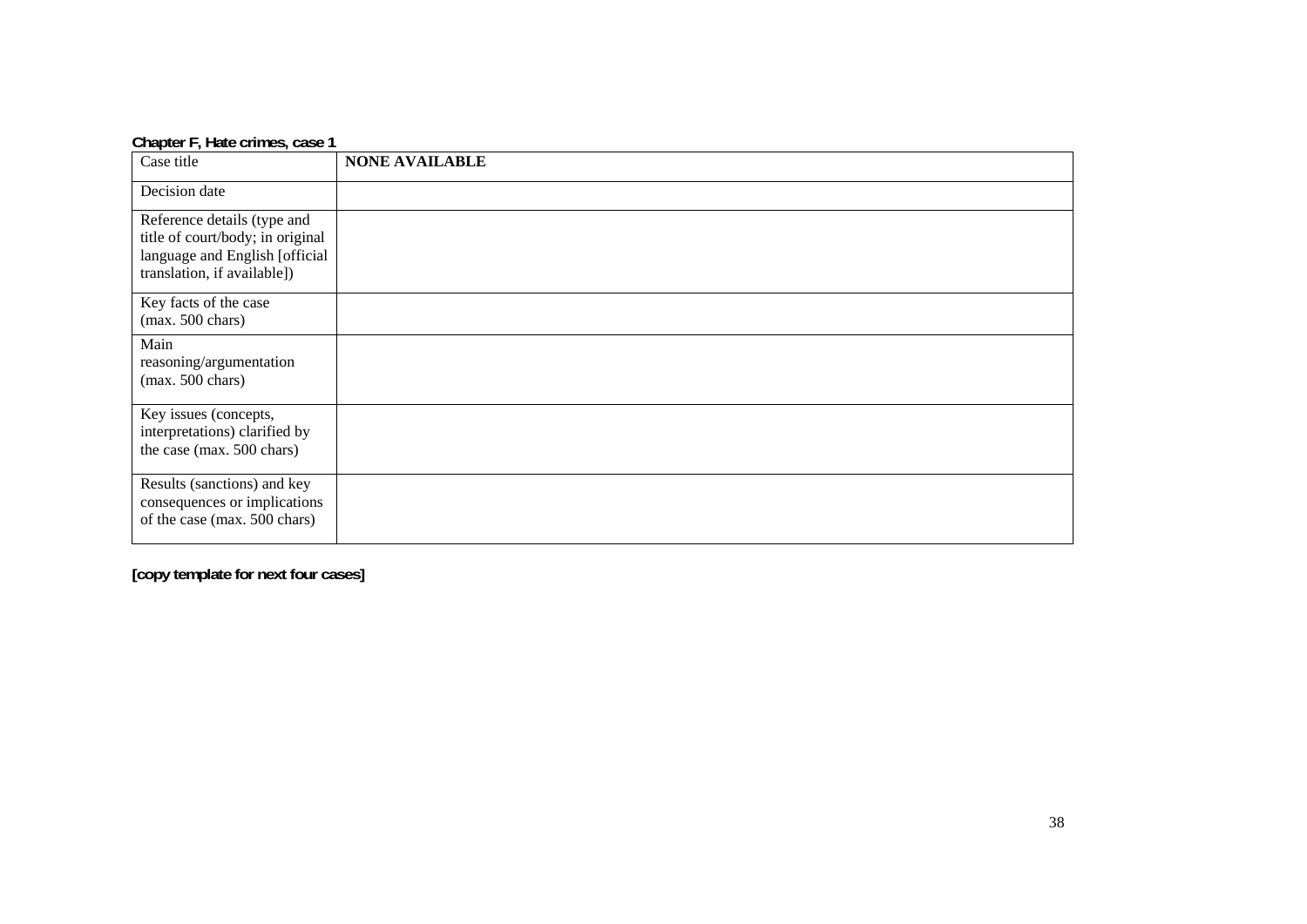|  | Chapter G, Applicability of legislation on trans gender issues, case 1 |  |
|--|------------------------------------------------------------------------|--|
|  |                                                                        |  |

| Case title                                                                                                                       | <b>NONE AVAILABLE</b> |
|----------------------------------------------------------------------------------------------------------------------------------|-----------------------|
| Decision date                                                                                                                    |                       |
| Reference details (type and<br>title of court/body; in original<br>language and English [official<br>translation, if available]) |                       |
| Key facts of the case<br>$(max. 500 \text{ chars})$                                                                              |                       |
| Main<br>reasoning/argumentation<br>(max. 500 chars)                                                                              |                       |
| Key issues (concepts,<br>interpretations) clarified by<br>the case (max. 500 chars)                                              |                       |
| Results (sanctions) and key<br>consequences or implications<br>of the case (max. 500 chars)                                      |                       |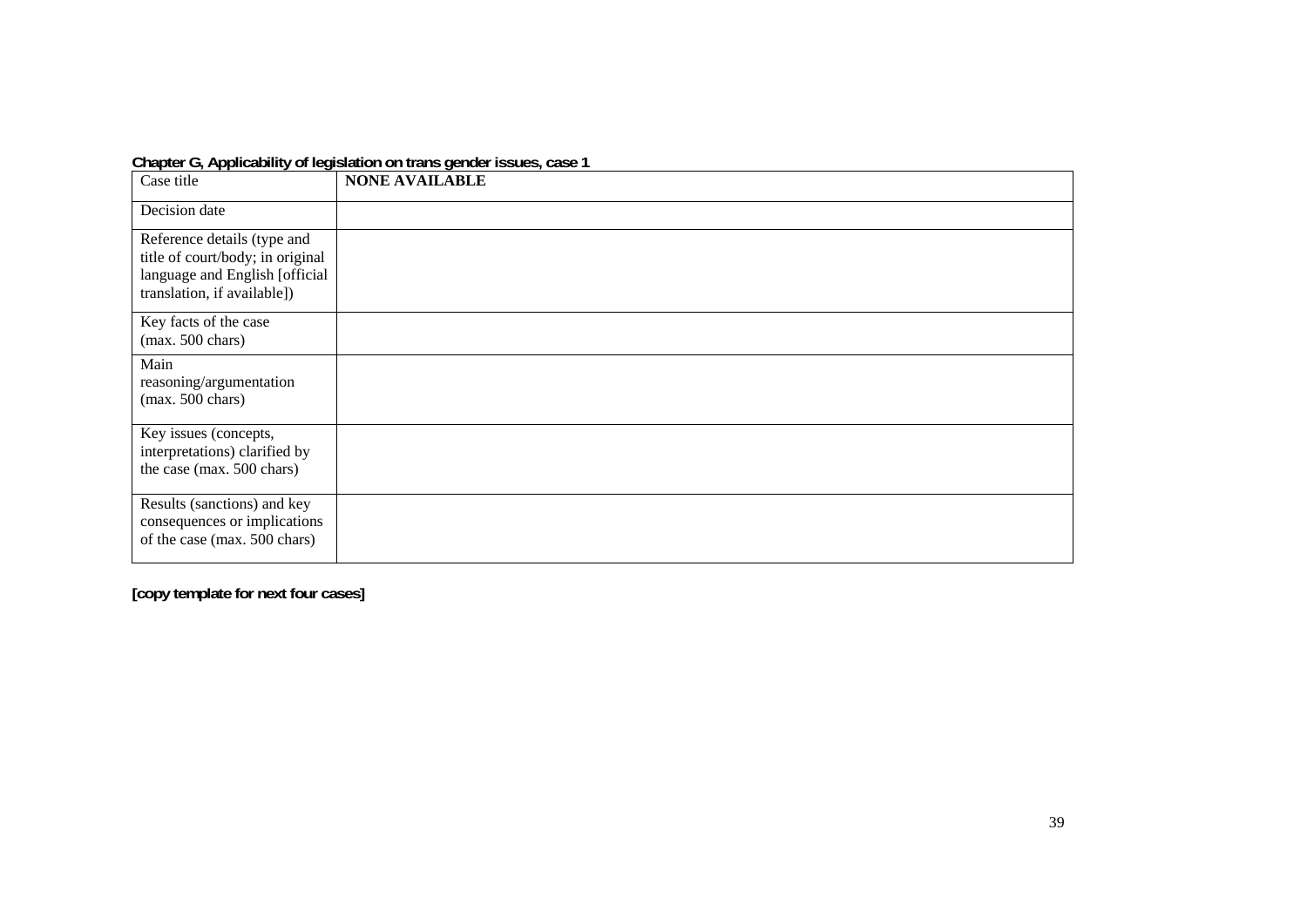| Case title                                                                                                                       | <b>NONE AVAILABLE</b> |
|----------------------------------------------------------------------------------------------------------------------------------|-----------------------|
| Decision date                                                                                                                    |                       |
| Reference details (type and<br>title of court/body; in original<br>language and English [official<br>translation, if available]) |                       |
| Key facts of the case<br>$(max. 500 \text{ chars})$                                                                              |                       |
| Main<br>reasoning/argumentation<br>$(max. 500 \text{ chars})$                                                                    |                       |
| Key issues (concepts,<br>interpretations) clarified by<br>the case (max. 500 chars)                                              |                       |
| Results (sanctions) and key<br>consequences or implications<br>of the case (max. 500 chars)                                      |                       |

Chapter G, Name change and/or sex change of trans gender people, relevant case law, case 1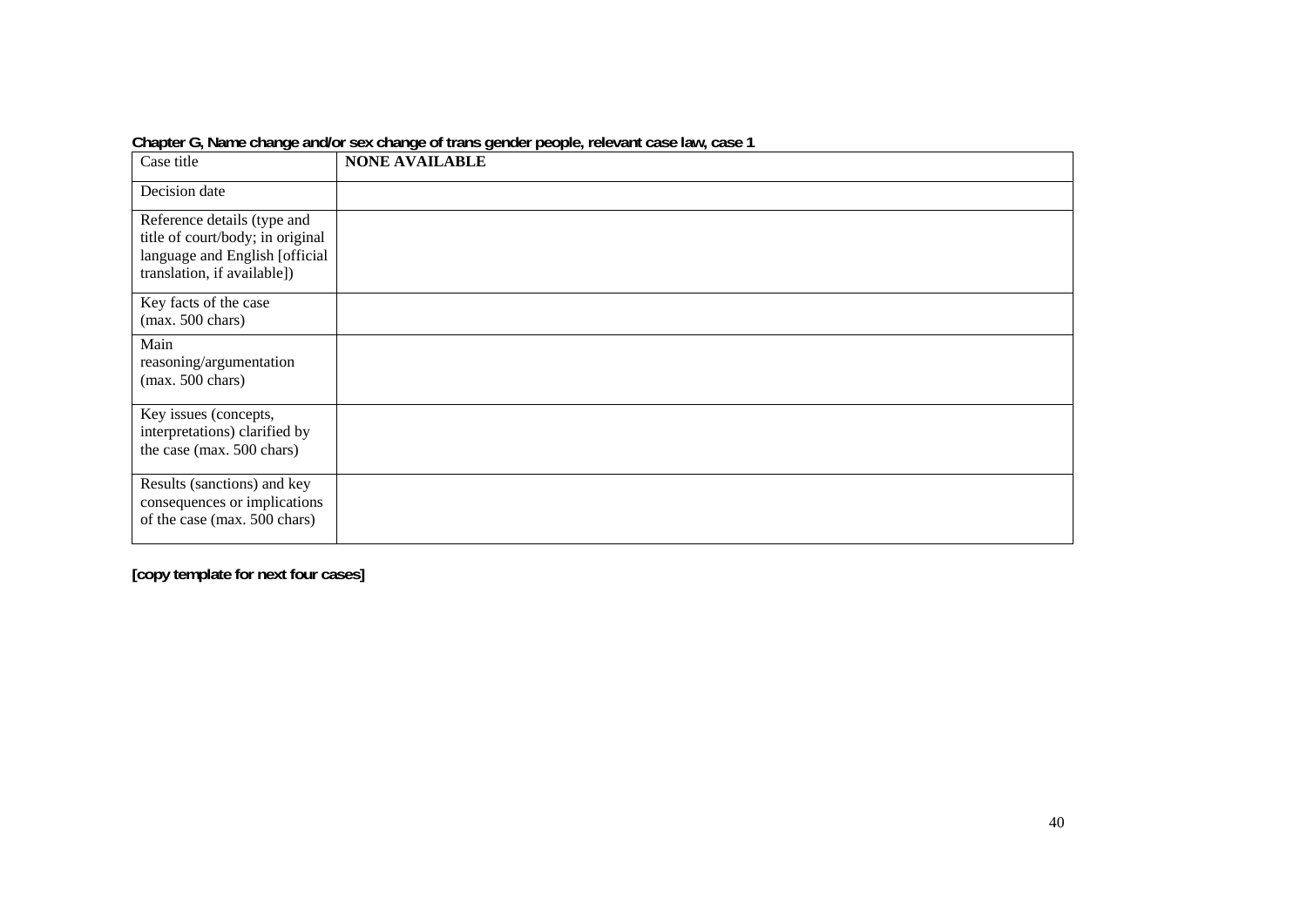**Chapter I, Case law relevant to the impact of good practices on homophobia and/or discrimination on the ground of sexual orientation, case 1** 

| Case title                                                                                                                       | <b>NONE AVAILABLE</b> |
|----------------------------------------------------------------------------------------------------------------------------------|-----------------------|
| Decision date                                                                                                                    |                       |
| Reference details (type and<br>title of court/body; in original<br>language and English [official<br>translation, if available]) |                       |
| Key facts of the case<br>$(max. 500 \text{ chars})$                                                                              |                       |
| Main<br>reasoning/argumentation<br>$(max. 500 \text{ chars})$                                                                    |                       |
| Key issues (concepts,<br>interpretations) clarified by<br>the case (max. 500 chars)                                              |                       |
| Results (sanctions) and key<br>consequences or implications<br>of the case (max. 500 chars)                                      |                       |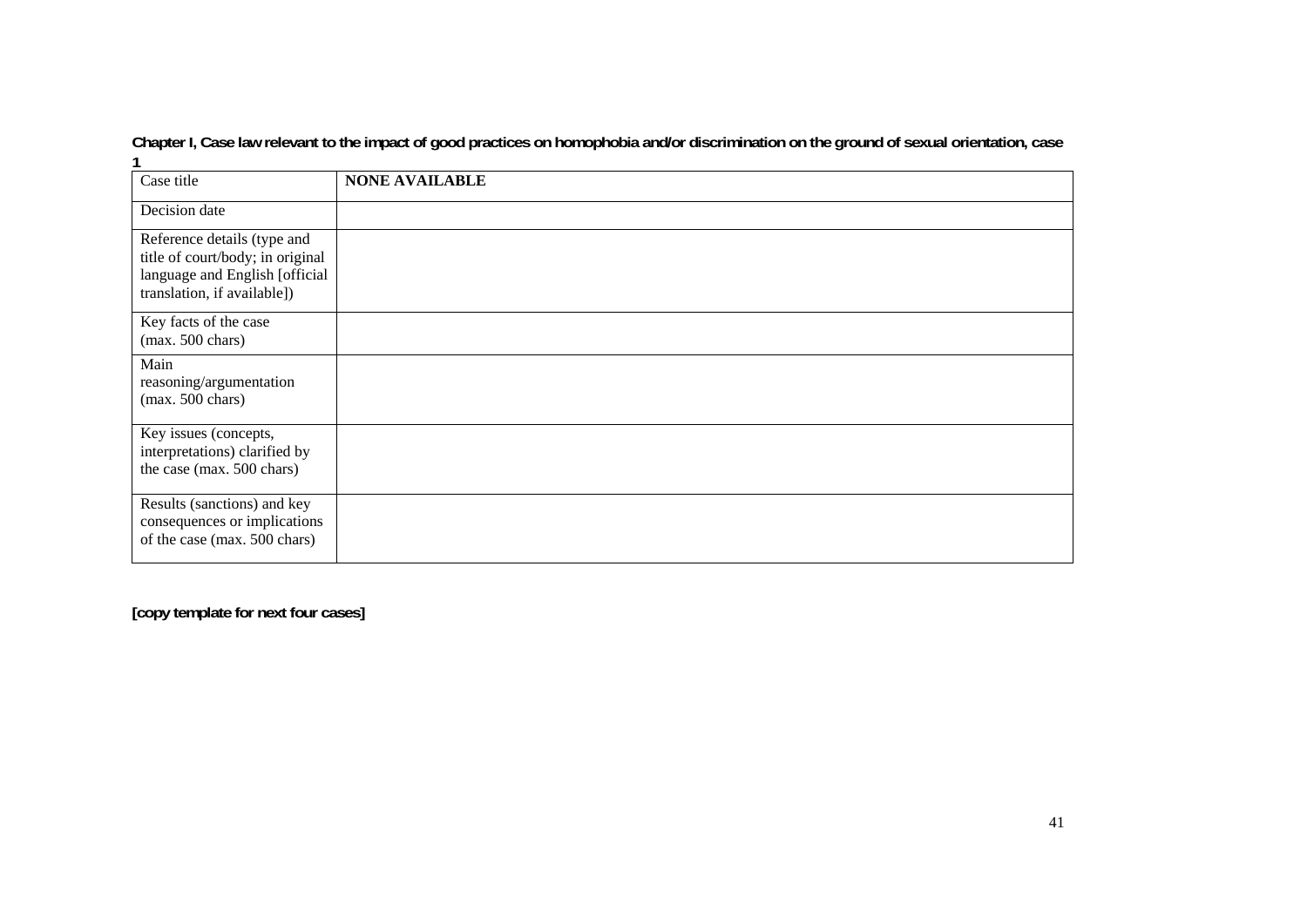# Annex 2 – Statistics

#### **Chapter A, Implementation of Employment Directive 2000/78/EC in relation to sexual orientation**

| <b>NONE AVAILABLE</b>                                                                    | 2000 | 2001 | 2002 | 2003 | 2004 | 2005 | 2006 | 2007 |
|------------------------------------------------------------------------------------------|------|------|------|------|------|------|------|------|
| Total complaints of discrimination on the ground of sexual orientation (equality body,   |      |      |      |      |      |      |      |      |
| tribunals, courts etc.): if possible disaggregated according to social areas of          |      |      |      |      |      |      |      |      |
| discrimination (employment, education, housing, goods and services etc.)                 |      |      |      |      |      |      |      |      |
| Total finding of Discrimination confirmed (by equality body, tribunals, courts etc.): if |      |      |      |      |      |      |      |      |
| possible disaggregated according to social areas of discrimination (employment,          |      |      |      |      |      |      |      |      |
| education, housing, goods and services etc.)                                             |      |      |      |      |      |      |      |      |
| National Number of sanctions/compensation payments issued (by courts, tribunals,         |      |      |      |      |      |      |      |      |
| equality bodies etc.): if possible disaggregated according to social areas of            |      |      |      |      |      |      |      |      |
| discrimination (employment, education, housing, goods and services etc.)                 |      |      |      |      |      |      |      |      |
| National range of sanctions/compensation payments (by courts, tribunals, equality        |      |      |      |      |      |      |      |      |
| bodies etc.): if possible disaggregated according to social areas of discrimination      |      |      |      |      |      |      |      |      |
| (employment, education, housing, goods and services etc.)                                |      |      |      |      |      |      |      |      |
|                                                                                          |      |      |      |      |      |      |      |      |

#### **Chapter B, Freedom of movement of LGBT partners**

| <b>NONE AVAILABLE</b>                                                                                                                                                                                                                                                                      | 2000 | 2001 | 2002 | 2003 | 2004 | 2005 | 2006 | 2007 |
|--------------------------------------------------------------------------------------------------------------------------------------------------------------------------------------------------------------------------------------------------------------------------------------------|------|------|------|------|------|------|------|------|
| Number of LGBT partners of EU citizens residing in your country falling under<br>Directive 2004/38/EC (i.e., LGBT partners having exercised their freedom of<br>movement as granted to family members of EU citizens, whether under Directive<br>2004/38/EC or under previous instruments) |      |      |      |      |      |      |      |      |
| Number of LGBT partners who claimed their right to residence but were denied this<br>right                                                                                                                                                                                                 |      |      |      |      |      |      |      |      |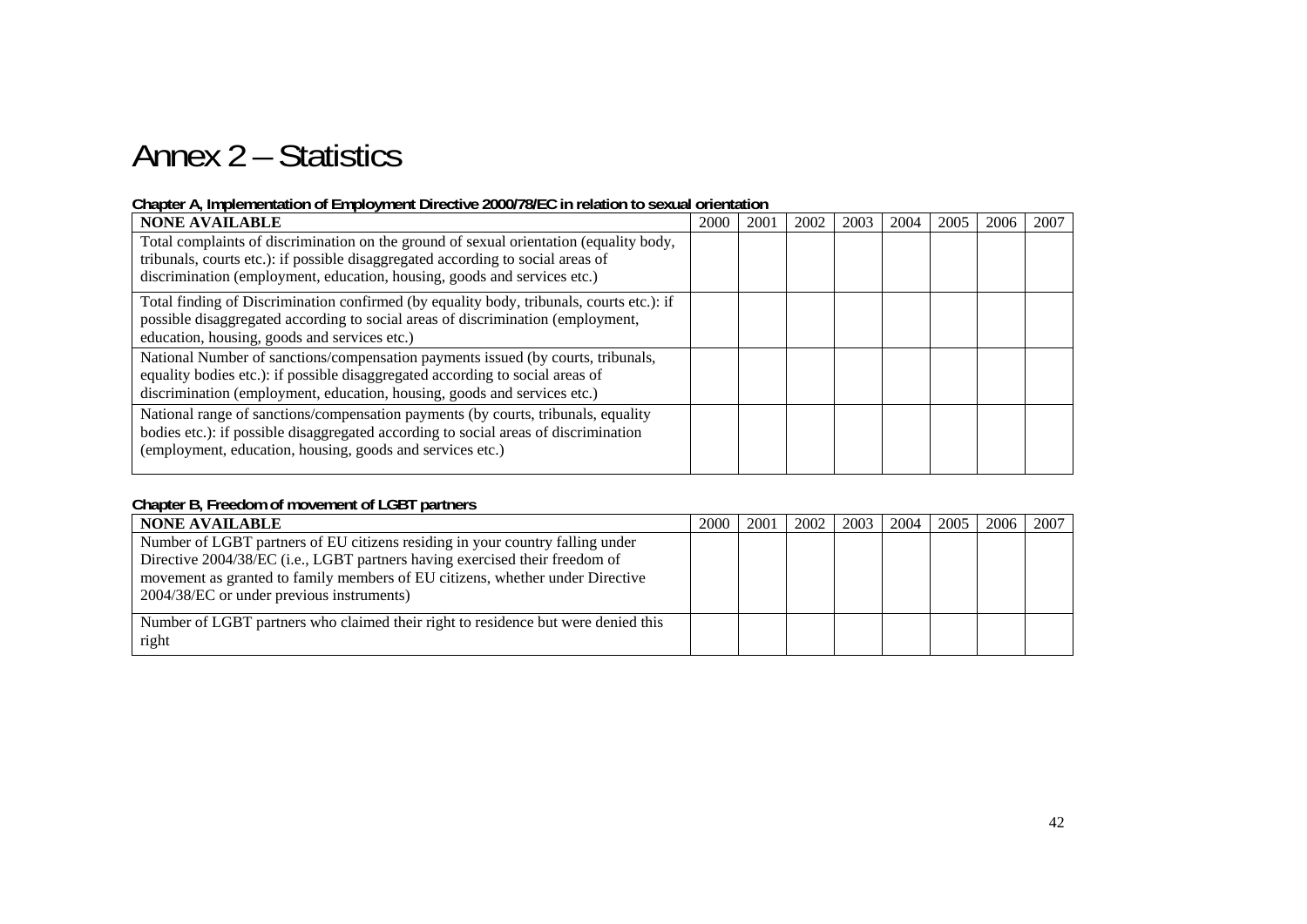#### **Chapter C, Asylum and subsidiary protection, protection due to persecution on the grounds of sexual orientation**

| <b>NONE AVAILABLE</b>                                                           | 2000 | 2001 | 2002 l | 2003 | 2004 | 2005 | 2006 | -2007 |
|---------------------------------------------------------------------------------|------|------|--------|------|------|------|------|-------|
| Number of LGBT individuals benefiting from asylum/subsidiary protection due to  |      |      |        |      |      |      |      |       |
| persecution on the ground of sexual orientation.                                |      |      |        |      |      |      |      |       |
| Number of LGBT individuals who were denied the right to asylum or to subsidiary |      |      |        |      |      |      |      |       |
| protection despite having invoked the fear of persecution on grounds of sexual  |      |      |        |      |      |      |      |       |
| orientation                                                                     |      |      |        |      |      |      |      |       |

#### **Chapter C, Asylum and subsidiary protection, protection of LGBT partners**

| NONE AVAILABLE                                                                    | 2000 | 2001 | 2002 | 2003 | 2004 | 2005 | 2006 l | 2007 |
|-----------------------------------------------------------------------------------|------|------|------|------|------|------|--------|------|
| Number of LGBT partners of persons enjoying refugee/ subsidiary protection status |      |      |      |      |      |      |        |      |
| residing in your country falling under Art 2/h Directive 2004/83/EC               |      |      |      |      |      |      |        |      |
| Number of LGBT partners of persons enjoying refugee/subsidiary protection status  |      |      |      |      |      |      |        |      |
| who were denied the possibility to stay with their partner                        |      |      |      |      |      |      |        |      |

#### **Chapter D, LGBT partners benefiting family reunification**

| <b>NONE AVAILABLE</b>                                                                                                                         | 2000 | 2001 | 2002 | 2003 | 2004 l | 2005 | 2006 l | 2007 |
|-----------------------------------------------------------------------------------------------------------------------------------------------|------|------|------|------|--------|------|--------|------|
| Number of LGBT partners of third country nationals residing in your country<br>benefiting from family reunification.                          |      |      |      |      |        |      |        |      |
| Number of LGBT partners of third country nationals residing in your country who<br>were denied the right to benefit from family reunification |      |      |      |      |        |      |        |      |

#### **Chapter E, LGBT people enjoyment of freedom of assembly**

| <b>NONE AVAILABLE</b>                                                              | 2000 | 200 | 2002 | 2003 | 2004 | 2005 | 2006 | 2007 |
|------------------------------------------------------------------------------------|------|-----|------|------|------|------|------|------|
| Number of demonstrations in favour of tolerance of LGBT people, gay pride parades, |      |     |      |      |      |      |      |      |
| etc                                                                                |      |     |      |      |      |      |      |      |
| Number of demonstrations against tolerance of LGBT people.                         |      |     |      |      |      |      |      |      |